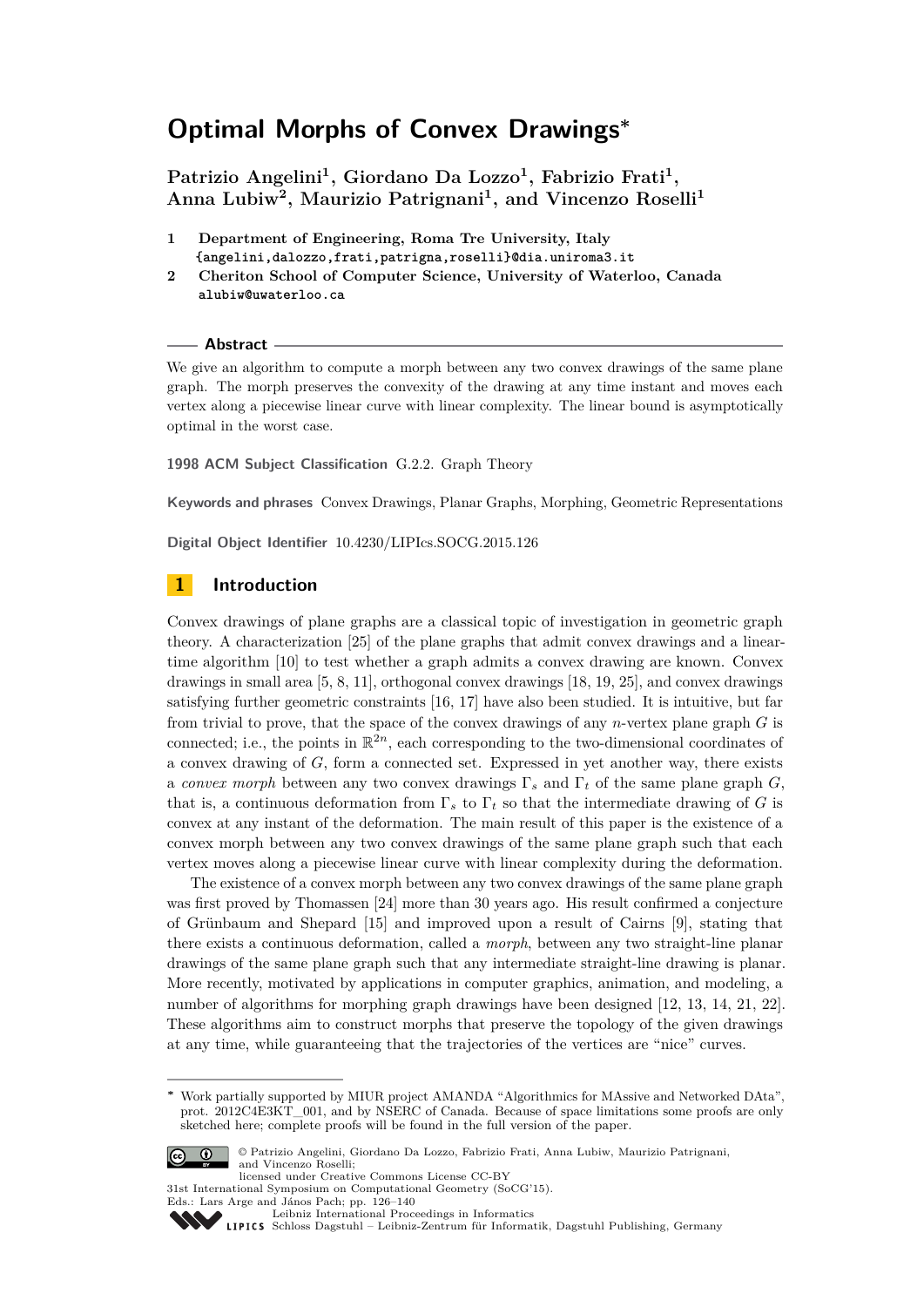Straight-line segments are undoubtedly the most readable and appealing curves for the vertex trajectories. However, *linear morphs* – morphs in which the vertices move along straight lines – do not always exist  $[12]$ . A natural way to overcome this problem is to allow vertices to move along piecewise linear curves. Since trajectories of large complexity would have a dramatically detrimental impact on the readability of the morph, an important goal is to minimize the complexity of these curves. This problem is formalized as follows. Let Γ*<sup>s</sup>* and Γ*<sup>t</sup>* be two planar straight-line drawings of a plane graph *G*. Find a sequence  $\Gamma_s = \Gamma_1, \ldots, \Gamma_k = \Gamma_t$  of planar straight-line drawings of *G* such that, for  $1 \le i \le k - 1$ , the linear morph transforming  $\Gamma_i$  into  $\Gamma_{i+1}$ , called a *morphing step*, is planar and k is small.

The first polynomial upper bound for this problem was recently obtained by Alamdari *et al.* [\[1\]](#page-14-18). The authors proved that a morph between any two planar straight-line drawings of the same *n*-vertex connected plane graph exists with  $O(n^4)$  morphing steps. The  $O(n^4)$  bound was later improved to  $O(n^2)$  [\[4\]](#page-14-19) and then to a worst-case optimal  $O(n)$  bound by Angelini *et al.* [\[3\]](#page-14-20). The algorithm of Angelini *et al.* [\[3\]](#page-14-20) can be extended to work for disconnected graphs at the expense of an increase in the number of steps to  $O(n^{1.5})$  [\[2\]](#page-14-21).

In this paper we give an algorithm to construct a convex morph between any two convex drawings of the same *n*-vertex plane graph with  $O(n)$  morphing steps. Our algorithm preserves the convexity of the drawing at any time instant and in fact preserves strict convexity, if the given drawings are strictly-convex. The linear bound is tight in the worst case, as can be shown by adapting the lower bound construction of Angelini *et al.* [\[3\]](#page-14-20). We remark that Thomassen's algorithm [\[24\]](#page-14-9) constructs convex morphs with an exponential number of steps. To the best of our knowledge, no other algorithm is known to construct a convex morph between any two convex drawings of the same plane graph.

The outline of our algorithm is simple. Let Γ*<sup>s</sup>* and Γ*<sup>t</sup>* be two convex drawings of the same *convex graph G*, that is, a plane graph that admits a convex drawing. Determine a connected subgraph  $G'$  of  $G$  such that removing  $G'$  from  $G$  results in a smaller convex graph *G*<sup>*m*</sup>. Then *G'* lies inside one face *f* of *G*<sup>*m*</sup>. Morph  $\Gamma_s$  into a drawing  $\Gamma'_s$  of *G* and morph  $\Gamma_t$ into a drawing  $\Gamma'$  of *G* such that the cycle of *G* corresponding to *f* is delimited by a convex polygon in  $\Gamma'_s$  and in  $\Gamma'_t$ . These morphs consist of one morphing step each. Remove  $G'$  from  $\Gamma'_s$  and  $\Gamma'_t$  to obtain two convex drawings  $\Gamma''_s$  and  $\Gamma''_t$  of *G*<sup>*u*</sup>. Finally, recursively compute a morph between  $\Gamma''_s$  and  $\Gamma''_t$ . Since *f* remains convex throughout the whole morph from  $\Gamma''_s$  to  $\Gamma''_t$ , a morph of *G* from Γ'<sub>s</sub> to Γ'<sub>t</sub> can be obtained from the morph of *G*<sup>n</sup> from Γ'<sub>s</sub> to Γ'<sub>t</sub> by suitably drawing  $G'$  inside  $f$  at each intermediate step of such a morph. The final morph from  $\Gamma_s$  to  $\Gamma_t$  consists of the morph from  $\Gamma_s$  to  $\Gamma'_s$  followed by the morph from  $\Gamma'_s$  to  $\Gamma'_t$ , and then the reverse of the morph from  $\Gamma_t$  to  $\Gamma'_t$ . Our algorithm has two main ingredients.

The first ingredient is a structural decomposition of convex graphs that generalizes a well-known structural decomposition of triconnected planar graphs due to Barnette and Grünbaum [\[6\]](#page-14-22). The latter states that any subdivision of a triconnected planar graph contains a path whose removal results in a subdivision of a smaller triconnected planar graph. For convex graphs we can prove a similar theorem which states, roughly speaking, that any convex graph contains a path, or three paths incident to the same vertex, whose removal results in a smaller convex graph. Our approach is thus based on *removing* a subgraph from the input graph. This differs from the recent papers on morphing graph drawings [\[1,](#page-14-18) [3,](#page-14-20) [4\]](#page-14-19), where the basic operation is to *contract* (i.e. move arbitrarily close) a vertex to a neighbor. One of the difficulties of the previous approach was to determine a trajectory for a contracted vertex inside the moving polygon of its neighbors. By removing a subgraph and forcing the newly formed face to be convex, we avoid this difficulty.

The second ingredient is a relationship between *unidirectional morphs* and level planar drawings of hierarchical graphs, which allows us to compute the above mentioned morphs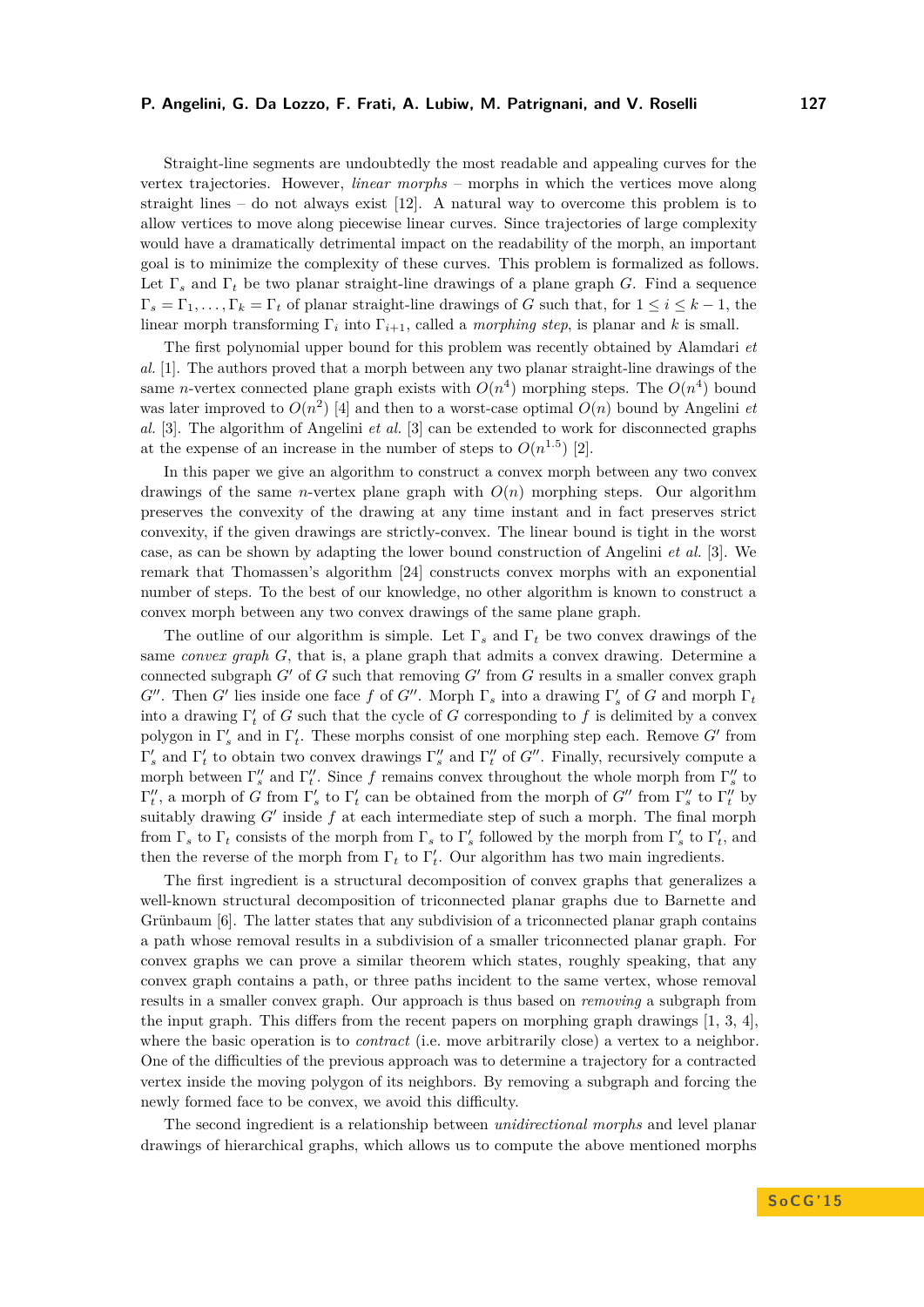between  $\Gamma_s$  and  $\Gamma'_s$  and between  $\Gamma_t$  and  $\Gamma'_t$  with one morphing step. This relationship was first observed by Angelini *et al.* [\[3\]](#page-14-20). However, in order to use it in our setting, we need to prove that every strictly-convex graph admits a *strictly-convex* level planar drawing; this strengthens a result of Hong and Nagamochi [\[16\]](#page-14-7) and might be of independent interest.

We leave open the question whether any two straight-line drawings of the same plane graph *G* can be morphed so that every intermediate drawing has polynomial *size* (e.g., the ratio between the length of any two edges is polynomial in the size of *G* during the entire morph). In order to solve this problem positively, our approach seems to be better than previous ones; intuitively, subgraph removals are more suitable than vertex contractions for a morphing algorithm that doesn't blow up the size of the intermediate drawings. Nevertheless, we haven't yet been able to prove that polynomial-size morphs always exist.

# **2 Definitions and Preliminaries**

In this section we give some definitions and preliminaries.

**Drawings and Embeddings.** A *straight-line planar drawing* Γ of a graph maps vertices to points in the plane and edges to internally disjoint straight-line segments. Drawing Γ partitions the plane into topologically connected regions, called *faces*. The bounded faces are *internal* and the unbounded face is the *outer face*. A vertex (an edge) is *external* if it is incident to the outer face and *internal* otherwise. A vertex *x* is *convex*, *flat*, or *concave* in an incident face f in  $\Gamma$ , if the angle at x in f is smaller than, equal to, or larger than  $\pi$ radians, respectively. Drawing Γ is *convex* (*strictly-convex*) if for each vertex *v* and each face *f* vertex *v* is incident to, *v* is either convex or flat (is convex) in *f*, if *f* is internal, and *v* is either concave or flat (is concave) in *f*, if *f* is the outer face. A planar drawing determines a clockwise ordering of the edges incident to each vertex. Two planar drawings of a connected planar graph are *equivalent* if they determine the same clockwise orderings and have the same outer face. A *plane embedding* is an equivalence class of planar drawings. A graph with a plane embedding is a *plane graph*. A *convex* (*strictly-convex*) graph is a plane graph that admits a convex (resp. strictly-convex) drawing with the given plane embedding.

**Subgraphs and Connectivity.** A subgraph  $G'$  of a plane graph  $G$  is regarded as a plane graph whose plane embedding is obtained from *G* by removing all the vertices and edges not in  $G'$ . We denote by  $G - e$  (by  $G - S$ ) the plane graph obtained from  $G$  by removing an edge *e* of *G* (resp. a set *S* of vertices and their incident edges).

We denote by  $deg(G, v)$  the degree of a vertex  $v$  in a graph  $G$ . A graph  $G$  is *biconnected* (*triconnected*) if removing any vertex (resp. any two vertices) leaves *G* connected. A *separation pair* in a graph *G* is a pair of vertices whose removal disconnects *G*. A biconnected plane graph *G* is *internally triconnected* if introducing a new vertex in the outer face of *G* and connecting it to all the vertices incident to the outer face of *G* results in a triconnected graph. Thus, internally triconnected plane graphs form a super-class of triconnected plane graphs. A *split component* of a graph *G* with respect to a separation pair  $\{u, v\}$  is either an edge  $(u, v)$  or a maximal subgraph *G'* of *G* that does not contain edge  $(u, v)$ , that contains vertices *u* and *v*, and such that  $\{u, v\}$  is not a separation pair of *G*'; we say that  $\{u, v\}$  *determines* the split components with respect to  $\{u, v\}$ . For an internally triconnected plane graph *G*, every separation pair  $\{u, v\}$  determines two or three split components; further, in the latter case, one of them is an edge  $(u, v)$  not incident to the outer face of  $G$ .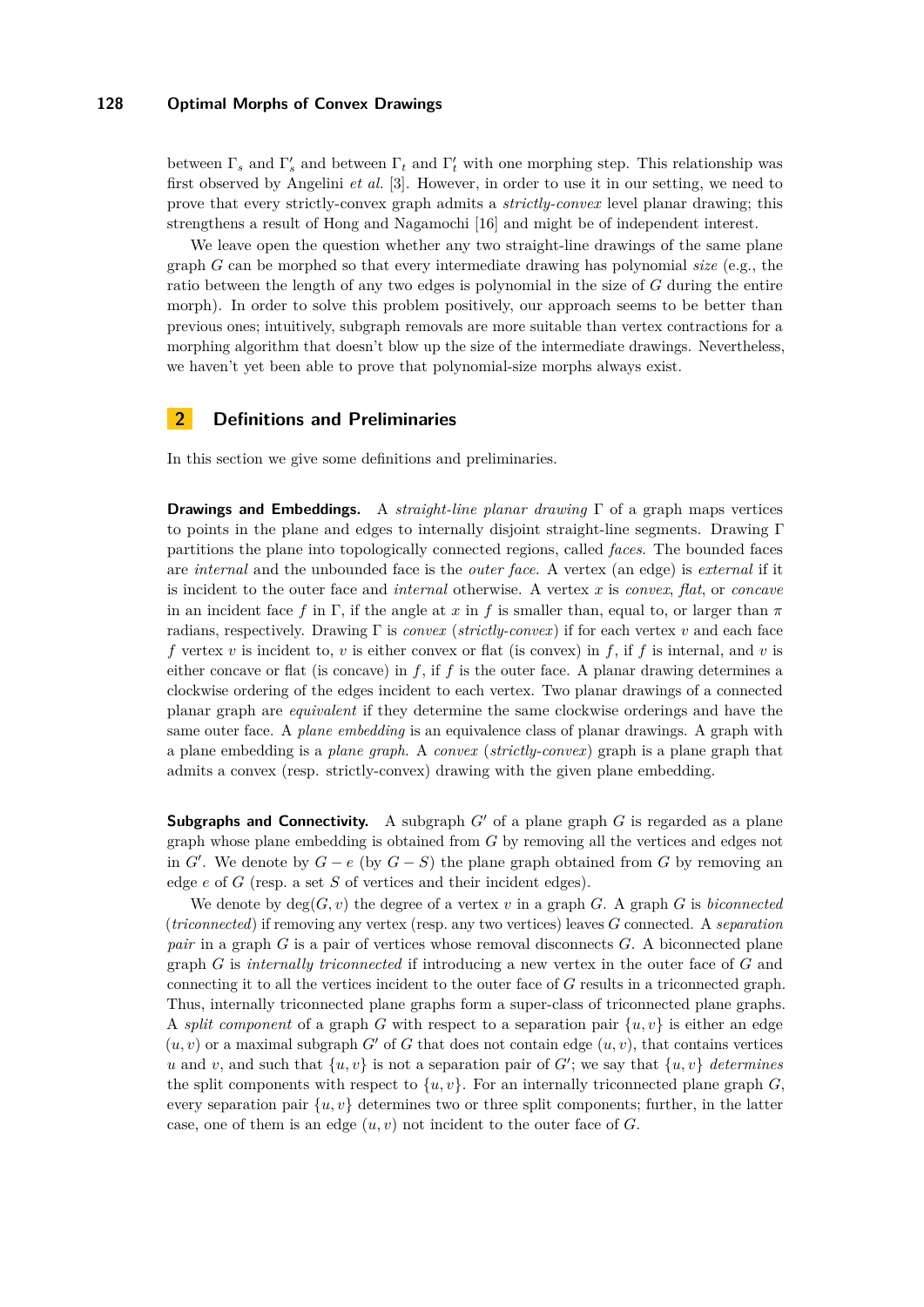### **P. Angelini, G. Da Lozzo, F. Frati, A. Lubiw, M. Patrignani, and V. Roselli 129**

A *subdivision*  $G'$  of a graph  $G$  is a graph obtained from  $G$  by replacing each edge  $(u, v)$ with a path between *u* and *v*; the internal vertices of this path are called *subdivision vertices*. Given a subgraph  $H$  of  $G$ , the subgraph  $H'$  of  $G'$  corresponding to  $H$  is obtained from  $H$  by replacing each edge  $(u, v)$  with a path with the same number of vertices as in  $G'$ .

**Convex Graphs.** Convex graphs have been thoroughly studied, both combinatorially and algorithmically. Most of the known results about convex graphs are stated in the following setting. The input consists of a plane graph *G* and a convex polygon *P* representing the cycle *C* delimiting the outer face of *G*. The problem asks whether *G* admits a convex drawing in which *C* is represented by *P*. The known characterizations for this setting imply characterizations and recognition algorithms for the class of convex graphs (with no constraint on the representation of the cycle delimiting the outer face). Quite surprisingly, the literature seems to lack explicit statements of the characterizations in this unconstrained setting. Here we present two theorems, whose proofs can be easily derived from known results [\[10,](#page-14-1) [16,](#page-14-7) [25\]](#page-14-0).

 $\triangleright$  **Theorem 1.** *A plane graph is convex if and only if it is a subdivision of an internally triconnected plane graph.*

<span id="page-3-0"></span>▶ **Theorem 2.** *A plane graph is strictly-convex if and only if it is a subdivision of an internally triconnected plane graph and every degree-*2 *vertex is external.*

**Monotonicity.** A *straight arc*  $xy$  is a straight line segment directed from a point x to a point *y*; *xy* is *monotone* with respect to an oriented straight line *d* if the projection of *x* on *d* precedes the projection of *y* on *d* according to the orientation of *d*. A path  $(u_1, \ldots, u_n)$  is *d-monotone* if  $u_i u_{i+1}$  is monotone with respect to *d*, for  $i = 1, \ldots, n-1$ ; a polygon *Q* is *d-monotone* if it contains two vertices *s* and *t* such that the two paths between *s* and *t* in *Q* are both *d*-monotone. A path *P* (a polygon *Q*) is *monotone* if there exists an oriented straight line  $d$  such that  $P$  (resp.  $Q$ ) is  $d$ -monotone. We have the following.

<span id="page-3-2"></span>**Example 3** (Angelini et al. [\[3\]](#page-14-20)). Let Q be a convex polygon and  $d$  be an oriented straight *line not orthogonal to any straight line through two vertices of Q. Then Q is d-monotone.*

<span id="page-3-1"></span>**I Lemma 4.** Let  $Q_1$  and  $Q_2$  be strictly-convex polygons sharing an edge  $e$  and lying on *opposite sides of the line through*  $e$ *. Let*  $P_i$  *be the path obtained from*  $Q_i$  *by removing edge*  $e$ *, for*  $i = 1, 2$ *. The polygon Q composed of*  $P_1$  *and*  $P_2$  *is monotone.* 

**Proof sketch.** *Q* is monotone with respect to a line *l* orthogonal to *e* – unless *Q* contains edges parallel to  $e$ , in which case a slight perturbation of  $\boldsymbol{l}$  suffices.

**Morphing.** A *linear morph*  $\langle \Gamma_1, \Gamma_2 \rangle$  between two straight-line planar drawings  $\Gamma_1$  and  $\Gamma_2$  of a plane graph *G* moves each vertex at constant speed along a straight line from its position in Γ<sup>1</sup> to its position in Γ2. A linear morph is *planar* if no crossing or overlap occurs between any two edges or vertices during the transformation. A linear morph is *convex* (*strictly-convex*) if it is planar and each face is delimited by a convex (resp. strictly-convex) polygon at any time instant of the morph. A convex linear morph is called a *morphing step*. A *unidirectional* linear morph [\[7\]](#page-14-23) is a linear morph in which the straight-line trajectories of the vertices are parallel. A *convex morph* (a *strictly-convex morph*)  $\langle \Gamma_s, \ldots, \Gamma_t \rangle$  between two convex drawings Γ*<sup>s</sup>* and Γ*<sup>t</sup>* of a plane graph *G* is a finite sequence of convex (resp. strictly-convex) linear morphs that transforms Γ*<sup>s</sup>* into Γ*t*. A *unidirectional (strictly-) convex morph* is such that each of its morphing steps is unidirectional.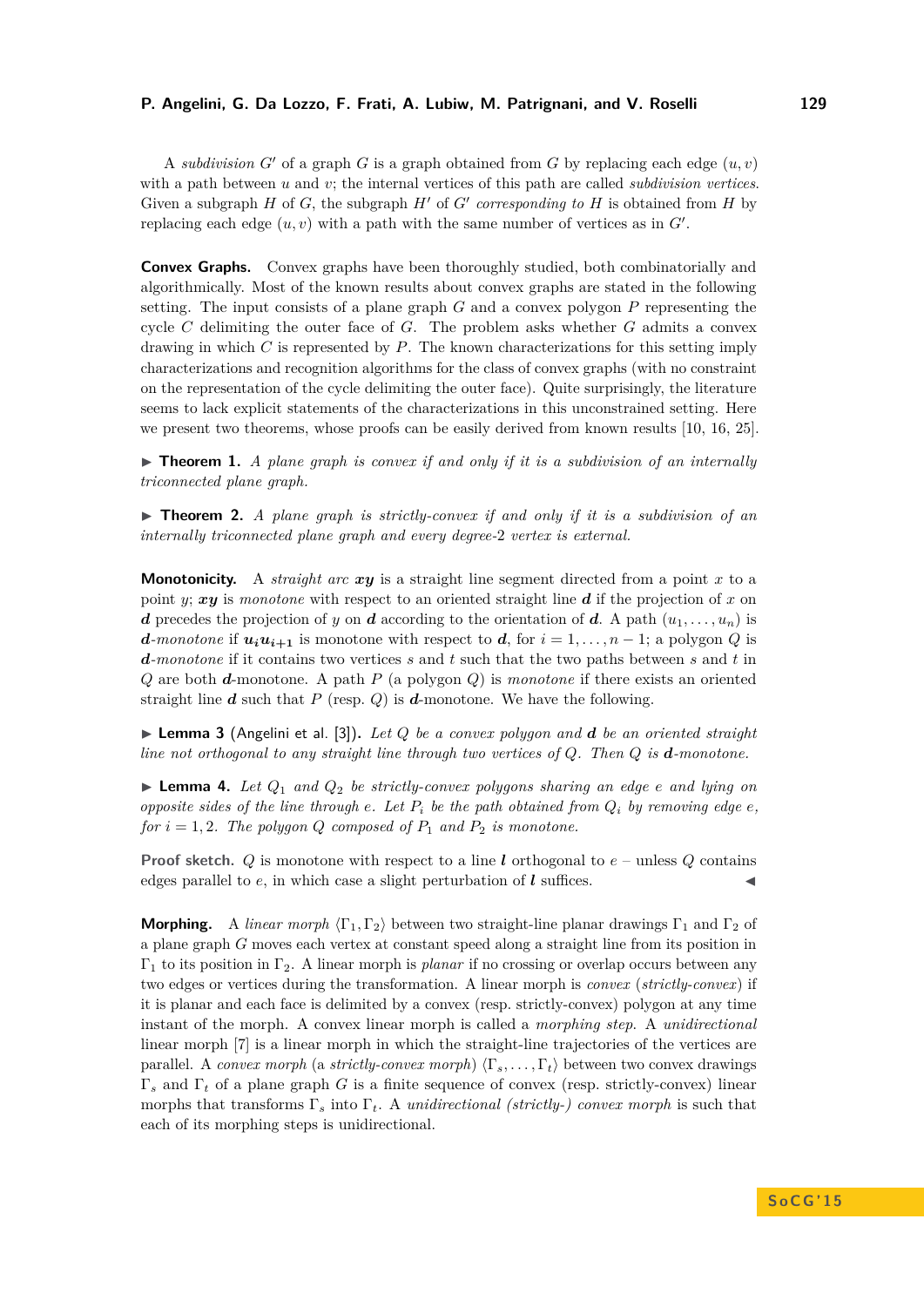## **3 Decompositions of Convex Graphs**

Our morphing algorithm relies on a lemma stating that, roughly speaking, any convex graph has a "simple" subgraph whose removal results in a smaller convex graph. A similar result is known for a restricted graph class, namely the subdivisions of triconnected planar graphs.

On the way to proving that every triconnected planar graph is the skeleton of a convex polytope in  $\mathbb{R}^3$ , Barnette and Grünbaum [\[6\]](#page-14-22) proved that every subdivision of a triconnected planar graph *G* can be decomposed as follows (see also [\[20\]](#page-14-24)). Starting from *G*, repeatedly remove a path whose internal vertices have degree two in the current graph, until a subdivision of *K*<sup>4</sup> is obtained. Barnette and Grünbaum proved that there is such a decomposition in which every intermediate graph is a subdivision of a simple triconnected plane graph.

We now present a lemma that generalizes Barnette and Grünbaum's decomposition technique so that it applies to convex (not necessarily triconnected) graphs.

<span id="page-4-0"></span> $\blacktriangleright$  **Lemma 5.** Let *G* be a convex graph. There exists a sequence  $G_1, \ldots, G_\ell$  of graphs such *that: (i)*  $G_1 = G$ *; (ii)*  $G_\ell$  *is the simple cycle C delimiting the outer face of*  $G$ *; (iii)* for each  $1 \leq i \leq \ell$ , graph  $G_i$  is a subgraph of G and is a subdivision of a simple internally triconnected *plane graph*  $H_i$ ; and (iv) for each  $1 \leq i \leq \ell$ , graph  $G_{i+1}$  *is obtained either:* 

- $\bullet$  *by deleting the edges and the internal vertices of a path*  $(u_1, u_2, \ldots, u_k)$  *with*  $k \geq 2$  *from*  $G_i$ *, where*  $u_2, \ldots, u_{k-1}$  *are degree-2 internal vertices of*  $G_i$ *; or*
- $\bullet$  *by deleting a degree-3 internal vertex u of*  $G_i$  *as well as the edges and the internal vertices of three paths P*1*, P*2*, and P*<sup>3</sup> *connecting u with three vertices of the cycle C delimiting the outer face of G, where P*1*, P*2*, and P*<sup>3</sup> *are vertex-disjoint except at u and the internal vertices of*  $P_1$ *,*  $P_2$ *, and*  $P_3$  *are degree-2 internal vertices of*  $G_i$ *.*

**Proof.** Set  $G_1 = G$ . Suppose that a sequence  $G_1, \ldots, G_i$  has been determined. If  $G_i = G_\ell$ is the cycle delimiting the outer face of *G*, then we are done. Otherwise, we distinguish two cases, based on whether  $G_i$  is a subdivision of a triconnected plane graph or not.

Suppose first that  $G_i$  *is a subdivision of a triconnected plane graph*  $H_i$ . We construct graphs  $G_i, \ldots, G_\ell$  one by one, in reverse order. Throughout the construction, we maintain the following invariant for every  $\ell \geq j > i$ . Suppose that  $H_j$  contains an internal edge  $(u, v)$ that is also an edge of  $H_i$ . Then there exists no path in  $H_i$  that connects  $u$  and  $v$ , that is different from edge  $(u, v)$ , and all of whose internal vertices are not in  $H_i$ .

Let  $G_{\ell}$  be the cycle *C* delimiting the outer face of  $G_i$ . Next, we determine  $G_{\ell-1}$  (see Fig. [1\(](#page-5-0)a)). Let  $C_i$  be the cycle delimiting the outer face of  $H_i$ . Since  $H_i$  is triconnected and has at least four vertices, there exist three paths that connect an internal vertex *v* of  $H_i$  with vertices of  $C_i$ , that share no vertices other than  $v$ , and whose internal vertices are not in  $C_i$  (see Theorem 5.1 in [\[23\]](#page-14-25)). Among all the triples of paths with these properties, choose a triple  $(P_x, P_y, P_z)$  involving the largest number of vertices of  $H_i$ . Paths  $P_x, P_y$ , and  $P_z$  and cycle  $C_i$  form a graph  $G_{\ell-1}^H$  that is a subdivision of  $K_4$ . The subgraph  $G_{\ell-1}$  of  $G_i$ corresponding to  $G_{\ell-1}^H$  is hence a subdivision of  $K_4$  in which  $v$  is the only degree-3 internal vertex. The invariant is satisfied since  $P_x$ ,  $P_y$ , and  $P_z$  involve the largest number of vertices of  $H_i$ . Further,  $G_{\ell}$  is obtained from  $G_{\ell-1}$  by deleting a degree-3 internal vertex *v* of  $G_{\ell-1}$  as well as the edges and the internal vertices of  $P_x$ ,  $P_y$ , and  $P_z$ , as required by the lemma.

Next, assume that a sequence  $G_\ell, \ldots, G_j$  has been determined, for some  $j \leq \ell - 1$ . If  $G_j = G_i$ , then we are done. Otherwise,  $G_{j-1}$  is obtained by adding a path *P* to  $G_j$ . The choice of *P* distinguishes two cases (as in the proof of Theorem 2 in [\[6\]](#page-14-22)).

In Case (A), a vertex *z* exists such that  $deg(G_j, z) = 2$  and  $deg(G_i, z) \geq 3$ . Then, consider the unique path  $P_{xy}$  in  $G_j$  that contains *z* as an internal vertex, whose internal vertices have degree two in  $G_j$ , and whose end-points x and y have degree at least three in  $G_j$ . Note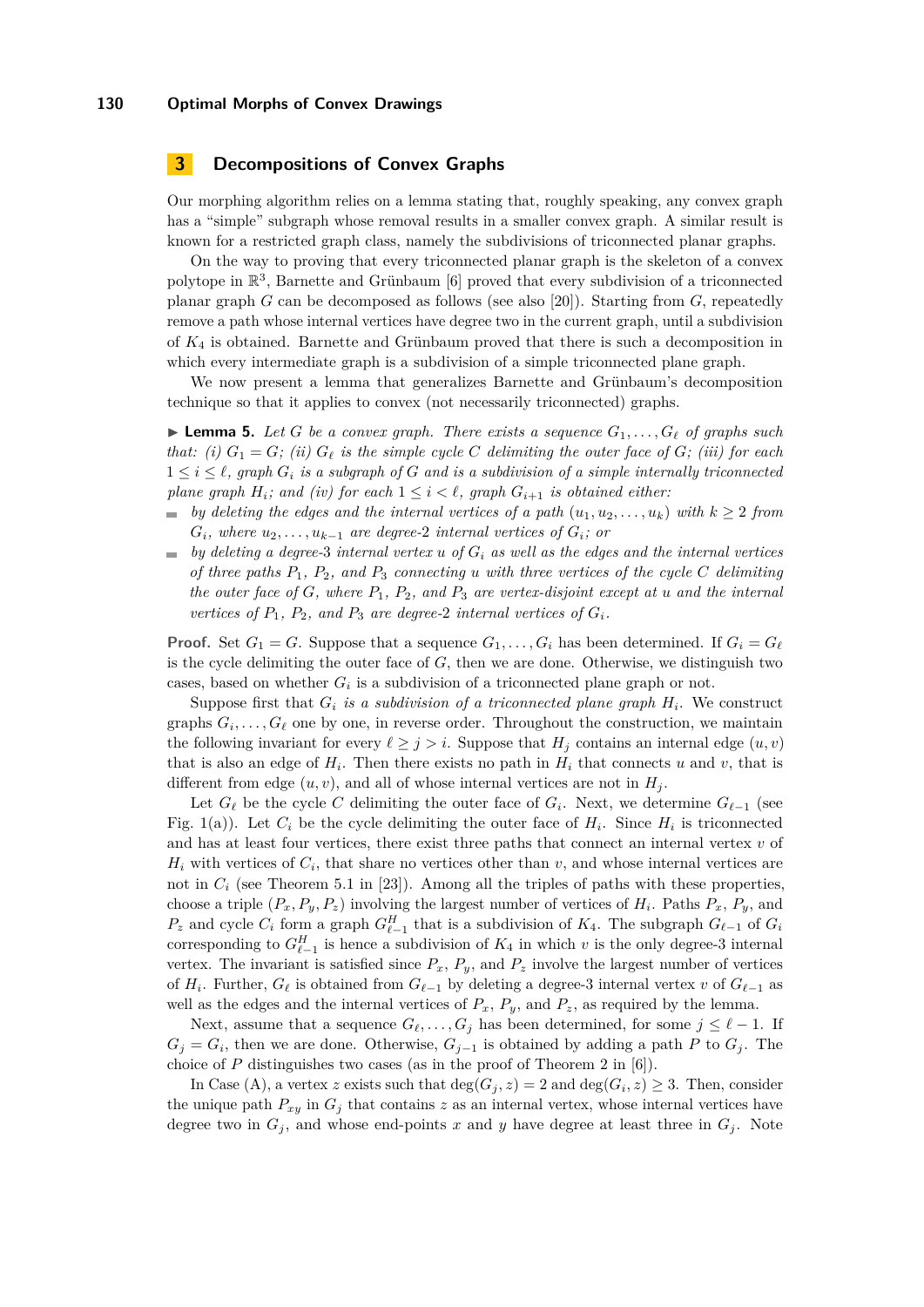<span id="page-5-0"></span>

**Figure 1** Illustration for the proof of Lemma [5](#page-4-0) if  $G_i$  is a subdivision of a triconnected plane graph  $H_i$ . White vertices belong to  $H_j$ ,  $G_j$ ,  $H_i$ , and  $G_i$ ; grey vertices belong to  $G_j$ ,  $H_i$ , and  $G_i$ and not to  $H_j$ ; black vertices belong to  $G_j$  and  $G_i$ , and not to  $H_j$  and  $H_i$ . (a) Graph  $G_{\ell-1}$ . (b)–(d) Graph  $G_j$  and path  $P$ , together forming graph  $G_{j-1}$ ; (b) and (c) illustrate Case (A) with  $u_k$  having degree two and greater than two in  $G_j$ , respectively, while (d) depicts Case (B).

that  $(x, y)$  is an edge of  $H_j$ . Since  $\{x, y\}$  is not a separation pair in  $H_i$ , there exists a path  $P = (u_1, u_2, \ldots, u_k)$  in  $G_i$  such that  $u_1$  is an internal vertex of  $P_{xy}$ , vertex  $u_h$  does not belong to  $G_j$ , for every  $2 \leq h \leq k-1$ , and  $u_k$  is a vertex of  $G_j$  not in  $P_{xy}$ . Choose the path with these properties involving the largest number of vertices of  $H_i$ . Observe that  $u_k$  might have degree two (as in Fig. [1\(](#page-5-0)b)) or greater than two (as in Fig. 1(c)) in  $G_i$ .

In Case (B), there exists no vertex *z* such that  $deg(G_j, z) = 2$  and  $deg(G_i, z) \geq 3$  (see Fig. [1\(](#page-5-0)d)). Since  $G_j$  is different from  $G_i$ , there exists a path  $P = (u_1, u_2, \ldots, u_k)$  in  $G_i$ such that  $u_1$  and  $u_k$  belong to  $H_j$ , and  $u_2, \ldots, u_{k-1}$  do not belong to  $G_j$ . Also, a path P satisfying these properties exists such that  $u_1$  is an internal vertex of  $H_i$  (otherwise  $H_i$  would contain a separation pair composed of two external vertices). Choose a path *P* involving the largest number of vertices of  $H_i$ , subject to the constraint that  $u_1$  is an internal vertex of  $H_i$ .

In both cases, path *P* has to be embedded inside a face  $f$  of  $G_i$ , according to the plane embedding of  $G_i$ . Since  $G_j$  contains the cycle delimiting the outer face of  $G_i$ , we have that *f* is an internal face of  $G_j$ . Graph  $G_{j-1}$  is obtained by inserting *P* in *f*. Since *P* and  $G_j$  are subgraphs of  $G_i$ , graph  $G_{j-1}$  is a subgraph of  $G_i$ . Also, it satisfies the invariant since P is chosen as a path involving the largest number of vertices of  $H_i$ . It remains to prove that  $G_{i-1}$  is a subdivision of a simple triconnected plane graph  $H_{i-1}$ . Let  $H_{i-1}$  be the graph obtained from *Gj*−<sup>1</sup> by replacing each maximal path whose internal vertices have degree two with a single edge. Thus,  $G_{j-1}$  is a subdivision of  $H_{j-1}$ .

# ► **Claim 1.** *Graph*  $H_{i-1}$  *is plane, simple, and triconnected.*

**Proof sketch.** First, *Hj*−<sup>1</sup> is a plane graph since *Gj*−<sup>1</sup> is a plane graph. Second, in Case (A)  $H_{j-1}$  is simple because  $H_j$  is simple and  $u_1$  does not belong to  $H_j$ ; further, it can be proved that  $H_{j-1}$  contains no separation pair (hence it is triconnected) because  $H_j$  contains three internally disjoint paths between any pair of vertices and because each of  $u_1$  and  $u_k$ contains three internally disjoint paths to vertices of  $H_j$ . Third, in Case (B)  $H_{j-1}$  is simple because of the invariant and it is triconnected because  $H_i$  is triconnected.

We now turn to the case in which *G<sup>i</sup> is not a subdivision of a triconnected plane graph*. In this case  $G_i$  is a subdivision of a simple internally triconnected plane graph  $H_i$  with minimum degree three and containing some separation pairs. Recall that *H<sup>i</sup>* has either two or three split components with respect to any separation pair  $\{u, v\}$ .

Suppose that a separation pair  $\{u, v\}$  exists in  $H_i$  determining three split components. Since  $H_i$  is internally triconnected, one of these split components is an internal edge  $(u, v)$  of *H*<sub>i</sub> corresponding to a path  $P = (u = u_1, \ldots, u_k = v)$  in  $G_i$ , where  $u_2, \ldots, u_{k-1}$  are degree-2 internal vertices of  $G_i$ . Let  $G_{i+1} = G_i - \{u_2, \ldots, u_{k-1}\}\$  and let  $H_{i+1} = H_i - (u, v)$ . Note that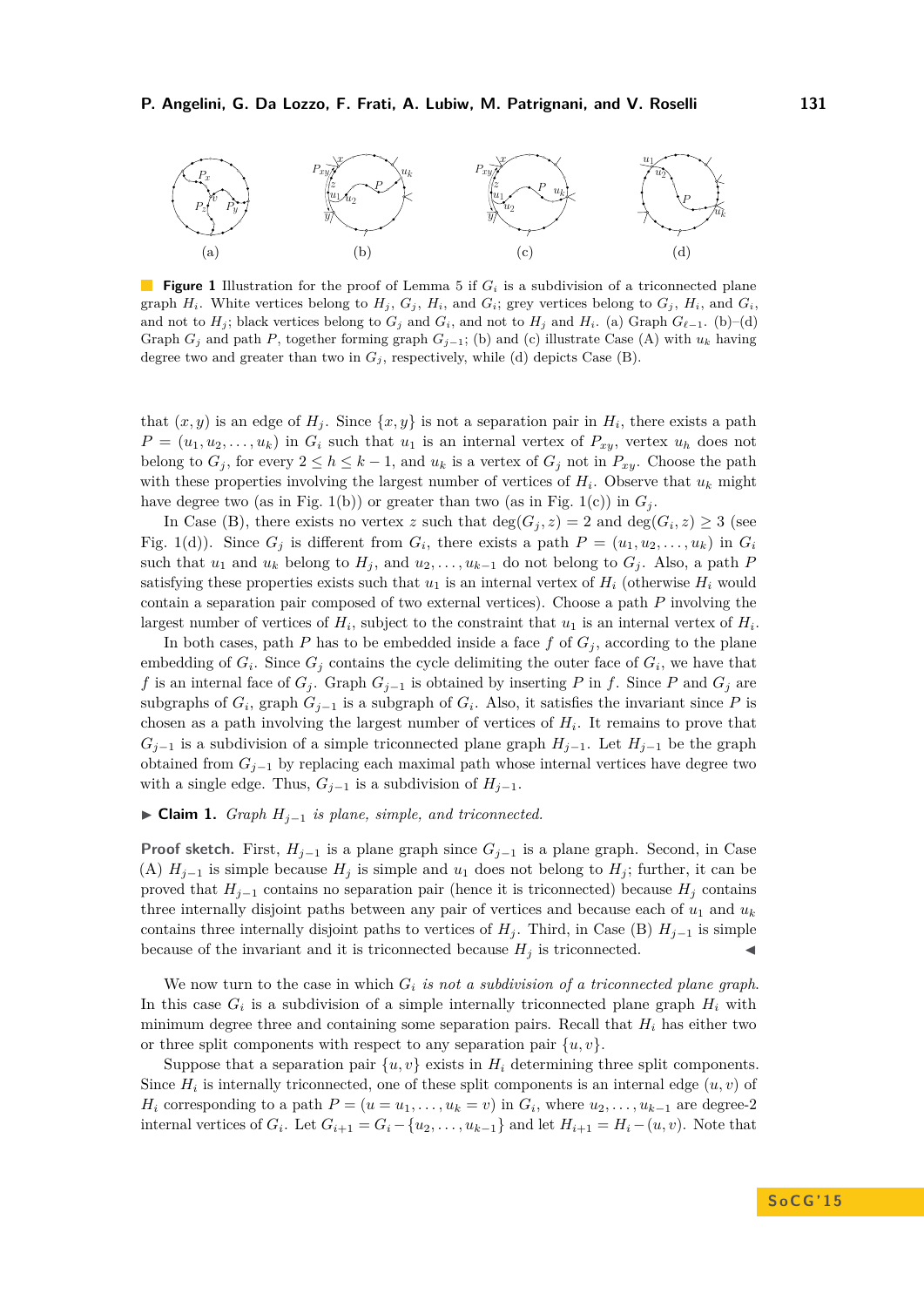<span id="page-6-0"></span>

**Figure 2** Illustration for the proof of Lemma [5](#page-4-0) if  $G_i$  is not a subdivision of a triconnected plane graph  $H_i$ . The faces of  $D_1, \ldots, D_m$  not incident to  $Q$  are colored gray in  $G_i, \ldots, G_{i+m-1}$ . The faces of  $M_1, \ldots, M_m$  not incident to  $(u, v)$  are colored gray in  $H_i, \ldots, H_{i+m-1}$ . (a) Graph  $G_i$ . (b) Graph *H*<sub>i</sub> and separation pair  $\{u, v\}$ . (c) Graph *L*. (d) Graph  $D = D_1$ . (e) Graph  $M = M_1$ . (f) Graph *G*<sub>*i*</sub>+1. (g) Graph *H*<sub>*i*</sub>+1. (h) Graph *G*<sub>*i*</sub>+2. (i) Graph *H*<sub>*i*+2</sub>. (j) Graph *G*<sub>*i*+3</sub>. (k) Graph *H*<sub>*i*+3</sub>.

 $G_{i+1}$  is a subdivision of  $H_{i+1}$ . Then  $H_{i+1}$  is an internally triconnected simple plane graph, given that  $H_i$  is an internally triconnected simple plane graph with three split components with respect to  $\{u, v\}$ .

Suppose next that every separation pair of  $H_i$  determines two split components, as in Fig. [2\(](#page-6-0)a). Let  $\{u, v\}$  be a separation pair of  $H_i$  determining two split components A and B such that *A* does not contain any separation pair of  $H_i$  different from  $\{u, v\}$ , as in Fig. [2\(](#page-6-0)b), (e.g., let  $\{u, v\}$  be a separation pair such that the number of vertices in *A* is minimum among all separation pairs). Let *L* be the subgraph of *H<sup>i</sup>* composed of *A* and of the path *Q* between *u* and *v* that delimits the outer face of  $H_i$  and that belongs to *B*; see Fig. [2\(](#page-6-0)c). Let *D* be the subgraph of  $G_i$  corresponding to  $L$ ; see Fig. [2\(](#page-6-0)d). The graph  $M$  obtained from  $L$  by replacing  $Q$  with an edge  $(u, v)$ , shown in Fig. [2\(](#page-6-0)e), is triconnected, given that the vertex set of *A* does not contain any separation pair of  $H_i$  different from  $\{u, v\}$ . Thus, *D* is a subdivision of a simple triconnected plane graph *M*.

By means of the same algorithm described in the case in which  $G_i$  is a subdivision of a triconnected plane graph, we determine a sequence  $D_1, \ldots, D_m$  of subdivisions of triconnected plane graphs  $M_1, \ldots, M_m$ , where  $D_1 = D$ ,  $M_1 = M$ , and  $M_m = K_3$ . Further, we define a sequence  $H_{i+1}, \ldots, H_{i+m-1}$  of graphs where, for each  $2 \leq j \leq m-1$ , graph  $H_{i+j-1}$  is obtained from  $H_i$  by replacing *M* with  $M_j$  (see Figs. [2\(](#page-6-0)b), 2(g), and 2(i)), and where  $H_{i+m-1}$ is obtained from  $H_i$  by replacing M with an edge  $(u, v)$  (see Fig. [2\(](#page-6-0)k)). Analogously, we define a sequence  $G_{i+1}, \ldots, G_{i+m-1}$  of graphs where, for each  $2 \leq j \leq m$ , graph  $G_{i+j-1}$  is obtained from  $G_i$  by replacing *D* with  $D_j$  (see Figs. [2\(](#page-6-0)a), 2(f), 2(h), and 2(j)). Then, for each  $2 \leq j \leq m$ , graph  $G_{i+j-1}$  is a subdivision of  $H_{i+j-1}$ . Further, for each  $1 \leq j \leq m-2$ , graph  $G_{i+j}$  is obtained from  $G_{i+j-1}$  by deleting the edges and the internal vertices of a path  $(u_1, \ldots, u_k)$  with  $k \geq 2$ , where  $u_2, \ldots, u_{k-1}$  are degree-2 internal vertices of  $G_{i+i-1}$ . Moreover, graph  $G_{i+m-1}$  is obtained by deleting from  $G_{i+m-2}$  a degree-3 internal vertex *x* as well as the edges and the internal vertices of three paths  $P_1$ ,  $P_2$ , and  $P_3$ , as required by the lemma. Finally, since  $M_2, \ldots, M_m$  are simple triconnected plane graphs,  $H_{i+1}, \ldots, H_{i+m-1}$ are simple internally triconnected plane graphs.

Note that  $H_{i+m-1}$  is obtained from  $H_i$  by replacing A with edge  $(u, v)$ , hence  $\{u, v\}$ is not a separation pair in  $H_{i+m-1}$ . Thus, the repetition of the described transformations over different separation pairs  $\{u, v\}$  eventually leads to a graph  $G_x$  that is the subdivision of a simple triconnected plane graph  $H_x$ ; then a sequence  $G_x, \ldots, G_\ell$  of subdivisions of triconnected plane graphs such that  $G_{\ell}$  is a subdivision of  $K_3$  is determined as above.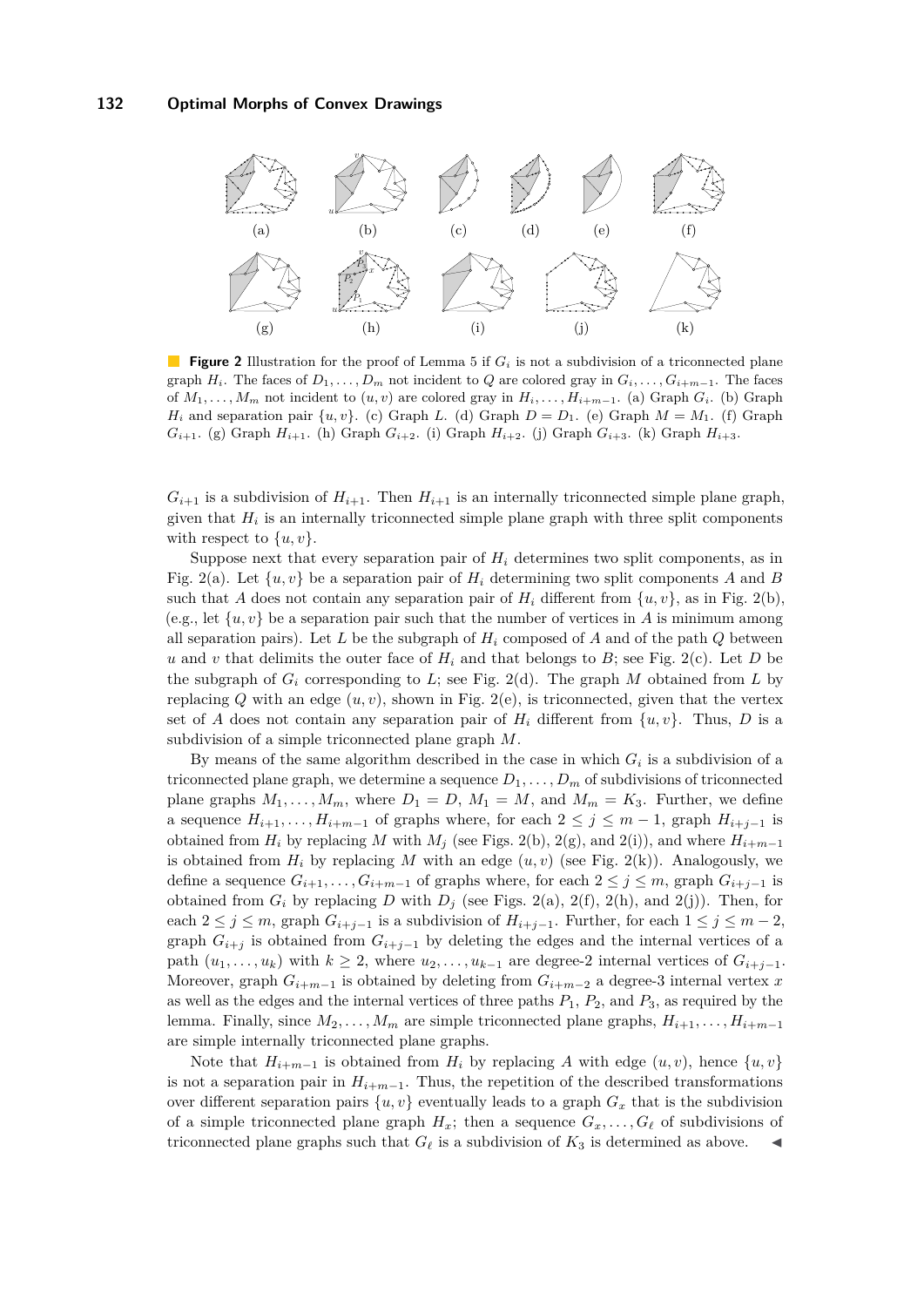# **4 Convex Drawings of Hierarchical Convex Graphs**

A *hierarchical graph* is a tuple  $(G, \mathbf{d}, L, \gamma)$  where *G* is a graph, *d* is an oriented straight line in the plane, *L* is a set of parallel lines orthogonal to *d*, and  $\gamma$  is a function that maps each vertex of *G* to a line in *L* so that adjacent vertices are mapped to distinct lines. The lines in *L* are ordered as they are encountered when traversing *d* according to its orientation (we write  $l_1 < l_2$  if a line  $l_1$  precedes a line  $l_2$  in *L*). Furthermore, each line  $l_i \in L$  is oriented so that *d* cuts  $l_i$  from the right to the left of  $l_i$ ; a point *a* precedes a point *b* on  $l_i$  if *a* is encountered before *b* when traversing *l<sup>i</sup>* according to its orientation. For the sake of readability, we will often write *G* instead of (*G, d, L, γ*) to denote a hierarchical graph. A *level drawing* of a hierarchical graph *G* maps each vertex *v* to a point on the line  $\gamma(v)$  and each edge  $(u, v)$  of *G* with  $\gamma(u) < \gamma(v)$  to an arc *uv* monotone with respect to *d*. A hierarchical graph *G* with a prescribed plane embedding is a *hierarchical plane graph* if there is a level planar drawing Γ of *G* that respects the prescribed plane embedding. A path (*u*1*, . . . , uk*) in *G* is *monotone* if  $\gamma(u_i) < \gamma(u_{i+1})$ , for  $1 \leq i \leq k-1$ . An *st-face* in a hierarchical plane graph *G* is a face delimited by two monotone paths connecting two vertices *s* and *t*, where *s* is the *source* and *t* is the *sink* of the face. Furthermore, *G* is a *hierarchical-st plane graph* if every face of *G* is an st-face; note that a face *f* of *G* is an st-face if and only if the polygon delimiting *f* in a straight-line level planar drawing of *G* is *d*-monotone.

In this section we give an algorithm to construct strictly-convex level planar drawings of *hierarchical-st strictly-convex graphs*, that are hierarchical-st plane graphs  $(G, \mathbf{d}, L, \gamma)$  such that *G* is a strictly-convex graph. We have the following.

<span id="page-7-0"></span>▶ **Theorem 6.** *Every hierarchical-st strictly-convex graph admits a drawing which is simultaneously strictly-convex and level planar.*

**Proof.** Let  $(G, d, L, \gamma)$  be a hierarchical-st strictly-convex graph, in the following simply denoted by *G*, and let *C* be the cycle delimiting the outer face *f* of *G*. Construct a strictlyconvex level planar drawing  $P_C$  of  $C$  in which the clockwise order of the vertices along  $P_C$  is the same as prescribed in *G*. Hong and Nagamochi [\[16\]](#page-14-7) showed an algorithm to construct a (non-strictly) convex level planar drawing  $\Gamma$  of *G* in which *C* is represented by  $P_C$ . We show how to modify Γ into a strictly-convex level planar drawing of *G*.

We give some definitions. Let *s* and *t* be the vertices of *G* such that  $\gamma(s) < \gamma(u) < \gamma(t)$ . for every vertex  $u \neq s$ , t of *G*. Given a vertex *v* of *G*, the *leftmost* (*rightmost*) top neighbor of *v* is the neighbor *x* of *v* with  $\gamma(x) > \gamma(v)$  such that for the neighbor *y* of *v* counter-clockwise (clockwise) following *x* we have that either  $\gamma(y) < \gamma(v)$ , or  $\gamma(y) > \gamma(v)$  and both *x* and *y* are incident to f (this only happens when  $v = s$ ). The *leftmost* and the *rightmost bottom neighbor* of *v* are defined analogously. Also, the *leftmost (rightmost) top path* of *v* is the monotone path *P* from *v* to *t* obtained by initializing  $P = (v)$  and by repeatedly adding the leftmost (resp. rightmost) top neighbor of the last vertex. The *leftmost* and *rightmost bottom path* of *v* are defined analogously. Let *v* be a vertex of *G* that is flat in a face *g* of Γ; *v* is an internal vertex of *G*, since  $P_C$  is strictly-convex. Let *x* and *y* be the neighbors of *v* in *g*; then either  $\gamma(x) < \gamma(v) < \gamma(y) < \gamma(v) < \gamma(x)$ . Assume the former. If *g* lies to the left of path  $(x, v, y)$  when traversing it from x to y, then we say that v is a *left-flat vertex* in Γ, otherwise *v* is a *right-flat vertex*. By Theorem [2](#page-3-0) and since *v* is an internal vertex of *G*, we have  $deg(G, v) \geq 3$ , hence *v* cannot be both a left-flat and a right-flat vertex in Γ. A *left-flat (right-flat) path* in Γ is a maximal path whose internal vertices are all left-flat (resp. right-flat) vertices and are all flat in the same face (see Fig. [3\(](#page-8-0)a)). Let  $Q = (x, \ldots, y)$  be a left-flat path in Γ; the *elongation E<sup>Q</sup>* of *Q* is the monotone path between *s* and *t* obtained by concatenating the rightmost bottom path of *x*, *Q*, and the rightmost top path of *y*. Let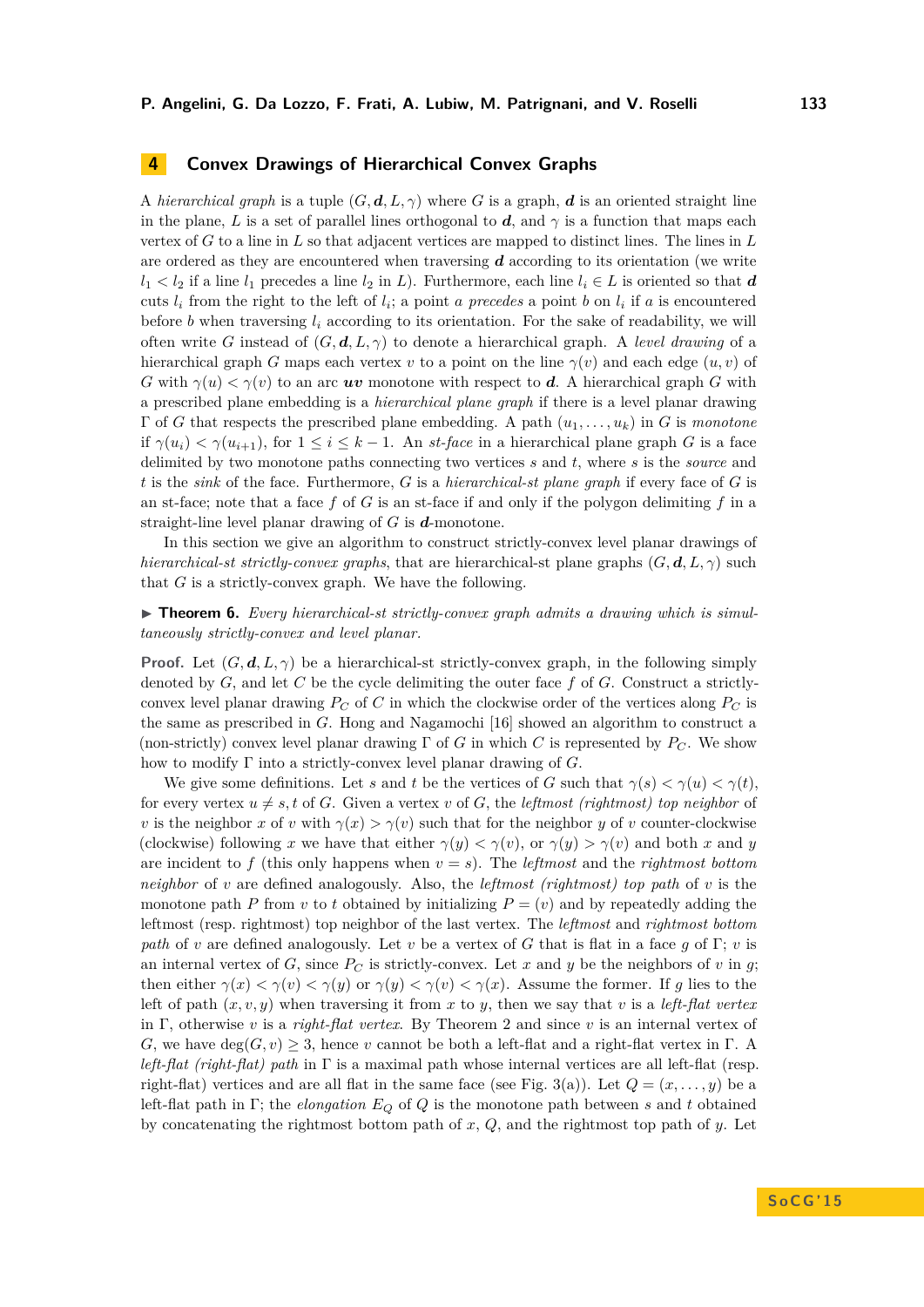<span id="page-8-0"></span>

**Figure 3** (a) A left-flat path *Q* (red thick line), its elongation *E*(*Q*) (red and black thick lines), graphs  $G_r(Q)$  (gray) and  $G_l(Q)$  (yellow). (b) Drawing  $\Gamma$ . (c) Drawing  $\Gamma'$ .

 $G_l(Q)$  ( $G_r(Q)$ ) be the subgraph of *G* whose outer face is delimited by the cycle composed of *E<sup>Q</sup>* and of the leftmost (resp. rightmost) top path of *s*. For a right-flat path *Q* in Γ, the elongation  $E_Q$  of  $Q$ , and graphs  $G_l(Q)$  and  $G_r(Q)$  are defined analogously.

In order to modify  $\Gamma$  into a strictly-convex level planar drawing of  $G$ , we proceed by induction on the number  $a(\Gamma)$  of flat angles in  $\Gamma$ . If  $a(\Gamma) = 0$ , then  $\Gamma$  is strictly-convex and there is nothing to be done. If  $a(\Gamma) \geq 1$ , then there exists a path *Q* that is either a left-flat path or a right-flat path in Γ. Assume the former, the other case is symmetric. Also, assume w.l.o.g. up to a rotation of the axes, that the lines in *L* are horizontal.

Ideally, we would like to move the internal vertices of *Q* to the right, so that the polygon delimiting the face on which the internal vertices of *Q* are flat becomes strictly-convex. There is one obstacle to such a modification, though: An internal vertex of *Q* might be the first or the last vertex of a left-flat path  $Q'$ ; thus, moving that vertex to the right would cause the polygon delimiting the face on which the internal vertices of  $Q'$  are flat to become concave (in Fig. [3\(](#page-8-0)a) moving  $u_i$  to the right causes an angle incident to  $w_i$  to become concave). We now argue that there is a left-flat path  $Q^*$  such that  $G_r(Q^*)$  contains no internal left-flat path; then we modify  $\Gamma$  by moving the internal vertices of  $Q^*$  to the right.

Let  $Q^* = (x, \ldots, y)$  be a left-flat path such that the number of internal vertices of  $G_r(Q^*)$ is minimum. Suppose, for a contradiction, that  $G_r(Q^*)$  contains an internal left-flat path  $Q'$ . Then  $G_r(Q')$  has less internal vertices than  $G_r(Q^*)$ , since  $G_r(Q')$  is a subgraph of  $G_r(Q^*)$ and the internal vertices of  $Q'$  are internal vertices of  $G_r(Q^*)$  and external vertices of  $G_r(Q')$ . This contradiction proves that  $G_r(Q^*)$  does not contain any internal left-flat path.

We construct a convex drawing  $\Gamma'$  of *G* with  $a(\Gamma') < a(\Gamma)$ . Initialize  $\Gamma' = \Gamma$  and remove the internal vertices of  $Q^*$ . Let  $\epsilon > 0$  be to be determined later. Consider segment  $\overline{xy}$ , its mid-point *z*, and a point *p* in the half-plane to the right of  $\overline{xy}$  such that segment  $\overline{zp}$  is orthogonal to  $\overline{xy}$  and has length  $\epsilon$ . Let *a* be the arc of circumference between *x* and *y* passing through *p*. Place each internal vertex *v* of  $Q^*$  at the intersection point of  $\gamma(v)$  with *a*, which exists since  $Q^*$  is monotone. Denote by  $\Gamma'$  the resulting drawing. We have the following.

<span id="page-8-1"></span>**Claim 2.** *The following statements hold, provided that*  $\epsilon$  *is sufficiently small: (i)* Γ' *is convex; (ii) every vertex that is flat in an incident face in*  $\Gamma'$  *is flat in the same face in*  $\Gamma$ ; *and (iii) every internal vertex of*  $Q^*$  *is convex in every incident face in*  $\Gamma'$ *.* 

**Proof sketch.** Moving the internal vertices of  $Q^*$  from  $\overline{xy}$  to *a* results in these vertices being convex in the unique face *g* of  $G_l(Q^*)$  they are all incident to in Γ'. Further, the difference between the size of any angle in  $\Gamma'$  and the size of the corresponding angle in  $\Gamma$  tends to 0 as  $\epsilon \to 0$ ; in particular, angles that are flat in  $\Gamma$  either have the same or smaller size in  $\Gamma'$  (see *w* in Figs. [3\(](#page-8-0)b)–(c)), given that  $G_r(Q^*)$  does not contain any internal left-flat path.

Claim [2](#page-8-1) implies that  $\Gamma'$  is convex and that  $a(\Gamma') < a(\Gamma)$ . The theorem follows.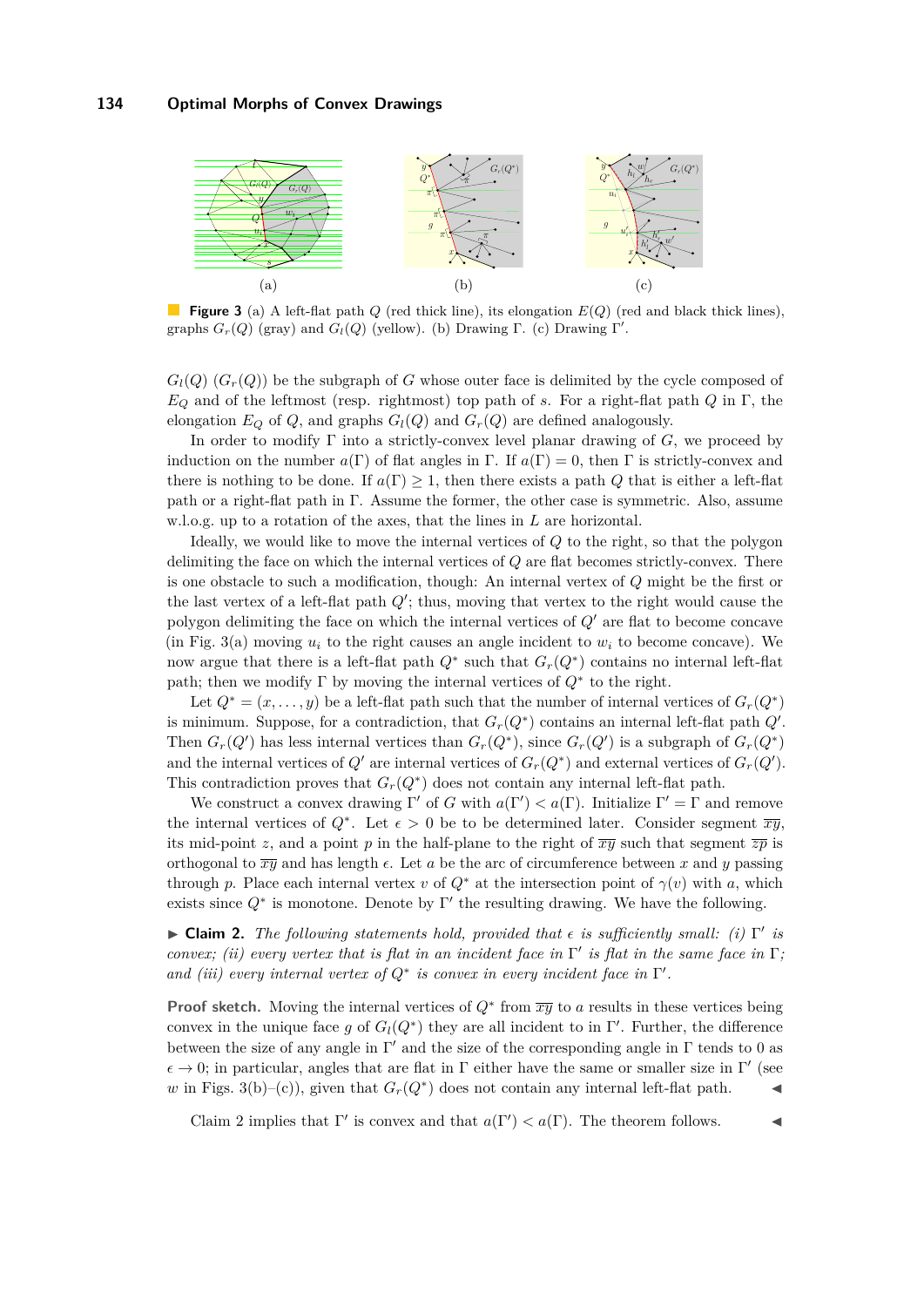<span id="page-9-0"></span>

**Figure 4** (a) Drawings  $\Gamma_s$  (black circles and black lines) and  $\Gamma'_s$  (white circles and blue lines), together with points  $q_1, \ldots, q_n$ . (b) Morph  $\langle \Gamma'_s, \ldots, \Gamma \rangle$  after two steps. (c) Drawing Γ. (d) Drawings  $\Gamma_t$  (black circles and black lines) and  $\Gamma'_t$  (white circles and blue lines), together with points  $q_1, \ldots, q_n$ .

# **5 A Morphing Algorithm**

In this section we give algorithms to morph convex drawings of plane graphs. We start with a lemma about unidirectional linear morphs. Two level planar drawings  $\Gamma_1$  and  $\Gamma_2$  of a hierarchical plane graph  $(G, \mathbf{d}, L, \gamma)$  are *left-to-right equivalent* if, for any line  $l_i \in L$ , for any vertex or edge  $x$  of  $G$ , and for any vertex or edge  $y$  of  $G$ , we have that  $x$  precedes (follows)  $y$ on  $l_i$  in  $\Gamma_1$  if and only if *x* precedes (resp. follows) *y* on  $l_i$  in  $\Gamma_2$ . We have the following.

<span id="page-9-1"></span>**Lemma 7.** *The linear morph*  $\langle \Gamma_1, \Gamma_2 \rangle$  *between two left-to-right equivalent strictly-convex level planar drawings*  $\Gamma_1$  *and*  $\Gamma_2$  *of a hierarchical-st strictly-convex graph*  $(G, \mathbf{d}, L, \gamma)$  *is strictly-convex and unidirectional.*

**Proof sketch.** Morph  $\langle \Gamma_1, \Gamma_2 \rangle$  is planar and unidirectional [\[3\]](#page-14-20). Also, it is strictly-convex since an angle  $\widehat{vuz}$  that is convex in Γ<sub>1</sub> and in Γ<sub>2</sub> stays convex during  $\langle \Gamma_1, \Gamma_2 \rangle$ ; this descends from the planarity of  $\langle \Gamma_1, \Gamma_2 \rangle$  if  $\gamma(u) < \gamma(v), \gamma(z)$  or  $\gamma(v), \gamma(z) < \gamma(u)$  and from the fact that *u*, *v*, and *z* are never aligned during  $\langle \Gamma_1, \Gamma_2 \rangle$  if  $\gamma(z) < \gamma(u) < \gamma(v)$  (see [\[7\]](#page-14-23)).

We now describe an algorithm to construct a strictly-convex morph between any two strictly-convex drawings Γ*<sup>s</sup>* and Γ*<sup>t</sup>* of a plane graph *G* with *n* vertices and *m* internal faces. The algorithm works by induction on *m* and consists of at most  $2n + 2m$  morphing steps.

In the base case we have  $m = 1$ , hence *G* is a cycle. We have the following.

 $\triangleright$  **Claim 3.** *There exists a strictly-convex unidirectional morph with at most*  $2n + 2$  *steps between any two strictly-convex drawings*  $\Gamma_s$  *and*  $\Gamma_t$  *of cycle G.* 

**Proof Sketch.** Let  $v_1, \ldots, v_n$  be the vertices of *G* as they appear clockwise around *G*. Let  $\ell$ be a straight line not orthogonal to any line through two vertices of *G* in Γ*<sup>s</sup>* and in Γ*t*. Draw a circumference  $\mathcal C$  enclosing both  $\Gamma_s$  and  $\Gamma_t$ . Morph  $\Gamma_s$  ( $\Gamma_t$ ) into a drawing  $\Gamma'_s$  ( $\Gamma'_t$ ) such that all the vertices of *G* are on  $\mathcal C$  (see Fig. [4\(](#page-9-0)a) and Fig. 4(d)) with a single strictly-convex morphing step which is unidirectional in the direction orthogonal to  $\ell$  (each vertex moves in the direction that does not make it collide with the initial drawing of *G*).

Consider *n* points  $q_1, \ldots, q_n$  in this clockwise order on C both in  $\Gamma'_s$  and in  $\Gamma'_t$  such that the arc of C between  $q_1$  and  $q_n$  containing  $q_2$  does not contain any vertex of G. Morph  $Γ'_{s}$  (Γ'<sub>t</sub>) into a drawing Γ of *G* in which *v<sub>i</sub>* is placed at *q<sub>i</sub>*, for 1 ≤ *i* ≤ *n*, as follows (see Figs.  $4(a)$ –(c)). Let  $v_k$  be the first vertex of *G* encountered when clockwise traversing *C* from  $q_n$ . For  $j = k - 1, \ldots, 1, k, \ldots, n$ , move  $v_j$  to  $p_j$ . These morphs consist of *n* unidirectional strictly-convex morphing steps each. Hence,  $\langle \Gamma_s, \Gamma'_s, \ldots, \Gamma, \ldots, \Gamma'_t, \Gamma_t \rangle$  is a unidirectional strictly-convex morph between  $\Gamma_s$  and  $\Gamma_t$  with  $2n+2$  morphing steps.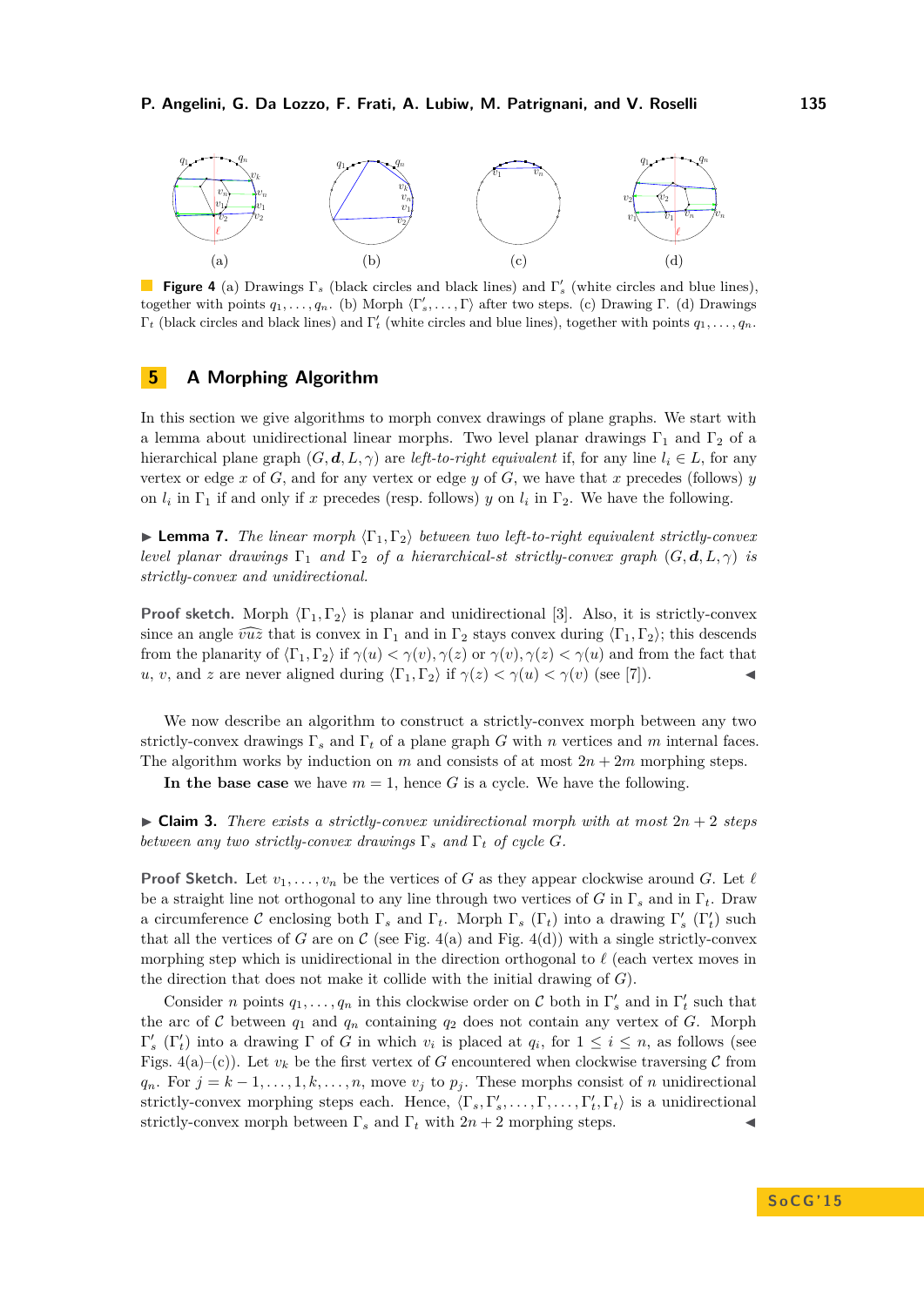**In the inductive case** we have  $m > 1$ . Then we apply Lemma [5](#page-4-0) to G in order to obtain a graph  $G'$  with  $m' < m$  internal faces. We proceed as follows.

Assume first that, according to Lemma [5,](#page-4-0) a degree-3 internal vertex *u* of *G* as well as the edges and the internal vertices of paths  $P_1$ ,  $P_2$ , and  $P_3$  can be removed from *G* resulting in a convex graph  $G'$ , where: (i)  $P_1$ ,  $P_2$ , and  $P_3$  respectively connect *u* with vertices  $u_1$ ,  $u_2$ , and  $u_3$  of the cycle *C* delimiting the outer face f of *G*; (ii)  $P_1$ ,  $P_2$ , and  $P_3$  are vertex-disjoint except at  $u$ ; and (iii) the internal vertices of  $P_1$ ,  $P_2$ , and  $P_3$  are degree-2 internal vertices of *G*. Graph *G* has no degree-2 internal vertices, since it is strictly-convex (see Theorem [2\)](#page-3-0), hence  $P_1$ ,  $P_2$ , and  $P_3$  are edges  $(u, u_1)$ ,  $(u, u_2)$ , and  $(u, u_3)$ , respectively.

Vertex *u* lies in the interior of triangle  $\Delta(u_1, u_2, u_3)$  both in  $\Gamma_s$  and in  $\Gamma_t$ , since deg(*G, u*) = 3 and the angles incident to *u* are smaller than  $\pi$  both in  $\Gamma_s$  and in  $\Gamma_t$ . Hence, the position of *u* is a convex combination of the positions of  $u_1, u_2$ , and  $u_3$  both in  $\Gamma_s$  and in  $\Gamma_t$  (the coefficients of such convex combinations might be different in Γ*<sup>s</sup>* and in Γ*t*). Further, no vertex other than *u* and no edge other than those incident to *u* lie in the interior of triangle  $\Delta(u_1, u_2, u_3)$ in  $\Gamma_s$  and  $\Gamma_t$ , since these drawings are strictly-convex. With a single unidirectional linear morph, move *u* in  $\Gamma_s$  to the point that is a convex combination of the positions of  $u_1, u_2$ , and  $u_3$  with the same coefficients as in  $\Gamma_t$ . This morph is strictly-convex since *u* stays inside  $\Delta(u_1, u_2, u_3)$  at any time instant. Let  $\Gamma'_s$  be the resulting drawing of *G*.

Let  $Q_1$ ,  $Q_2$ , and  $Q_3$  be the polygons delimiting the faces of *G* incident to *u* in  $\Gamma_s$ . Let  $\Lambda'_s$ be the drawing of  $G'$  obtained from  $\Gamma'_{s}$  by removing *u* and its incident edges. We claim that  $\Lambda'_{s}$  is strictly-convex. Indeed, every internal face of *G*<sup>*'*</sup> different from the face  $f_{u}$  that used to contain *u* is also a face in  $\Gamma_s'$ , hence it is delimited by a strictly-convex polygon. Further, every internal angle of the polygon delimiting  $f_u$  is either an internal angle of  $Q_1, Q_2,$  or  $Q_3$ , hence it is smaller than  $\pi$ , since  $\Gamma'_s$  is strictly-convex, or is incident to  $u_1, u_2$ , or  $u_3$ ; however, these vertices are concave in *f*, hence they are convex in  $f_u \neq f$ . Analogously, the drawing  $\Lambda'_t$  of *G*<sup>*t*</sup> obtained from  $\Gamma_t$  by removing *u* and its incident edges is strictly-convex.

Inductively construct a unidirectional convex morph  $\langle \Lambda'_s = \Lambda_0, \ldots, \Lambda_\ell = \Lambda'_t \rangle$  with  $\ell \leq 2(n-1) + 2(m-2)$  morphing steps. For each  $1 \leq j \leq \ell - 1$ , draw *u* in  $\Lambda_j$  at a point that is the convex combination of the positions of  $u_1, u_2$ , and  $u_3$  with the same coefficients as in  $\Gamma'_s$  and in  $\Gamma_t$ ; denote by  $\Gamma_j$  the resulting drawing of *G*. Morph  $\langle \Gamma'_s = \Gamma_0, \ldots, \Gamma_\ell = \Gamma_t \rangle$  is strictly-convex and unidirectional. Namely, in every morphing step  $\langle \Gamma_j, \Gamma_{j+1} \rangle$ , vertex *u* moves between two points that are convex combinations of the positions of  $u_1$ ,  $u_2$ , and  $u_3$  with the same coefficients, hence it moves parallel to each of  $u_1, u_2$ , and  $u_3$  (from which  $\langle \Gamma_0, \ldots, \Gamma_\ell \rangle$ ) is unidirectional) and it stays inside  $\Delta(u_1, u_2, u_3)$  at any time instant of  $\langle \Gamma_i, \Gamma_{i+1} \rangle$  (from which  $\langle \Gamma_0, \ldots, \Gamma_\ell \rangle$  is strictly-convex). Thus,  $\langle \Gamma_s, \Gamma'_s = \Gamma_0, \ldots, \Gamma_\ell = \Gamma_t \rangle$  is a unidirectional strictly-convex morph between  $\Gamma_s$  and  $\Gamma_t$  with  $\ell + 1 \leq 2n + 2m - 5$  morphing steps.

Assume next that, according to Lemma [5,](#page-4-0) the edges and the internal vertices of a path *P*, whose internal vertices are degree-2 internal vertices of *G*, can be deleted from *G* so that the resulting graph  $G'$  is convex. Graph  $G$  has no degree-2 internal vertices, since it is strictly-convex (see Theorem [2\)](#page-3-0), hence *P* is an edge  $(u, v)$ . Removing  $(u, v)$  from  $\Gamma<sub>s</sub>$  (from  $\Gamma_t$ ) results in a drawing  $\Lambda_s$  (resp.  $\Lambda_t$ ) of *G*<sup> $\prime$ </sup> which is not, in general, convex, since vertices *u* and *v* might be concave in the face  $f_{uv}$  of  $G'$  that used to contain  $(u, v)$ , as in Fig. [5.](#page-11-0) By Lemma [4,](#page-3-1) there exists an oriented straight line  $d_s$  such that the polygon  $Q_{uv}$  representing the cycle  $C_{uv}$  delimiting  $f_{uv}$  is  $d_s$ -monotone. By slightly perturbing the slope of  $d_s$ , we can assume that it is not orthogonal to any line through two vertices of  $G'$ . Let  $L'_{s}$  be the set of parallel and distinct lines through vertices of *G'* and orthogonal to  $d_s$ . Let  $\gamma'_s$  be the function that maps each vertex of  $G'$  to the line in  $L'_{s}$  through it. We have the following.

**Lemma 8.**  $(G', \mathbf{d}_s, L'_s, \gamma'_s)$  *is a hierarchical-st convex graph.*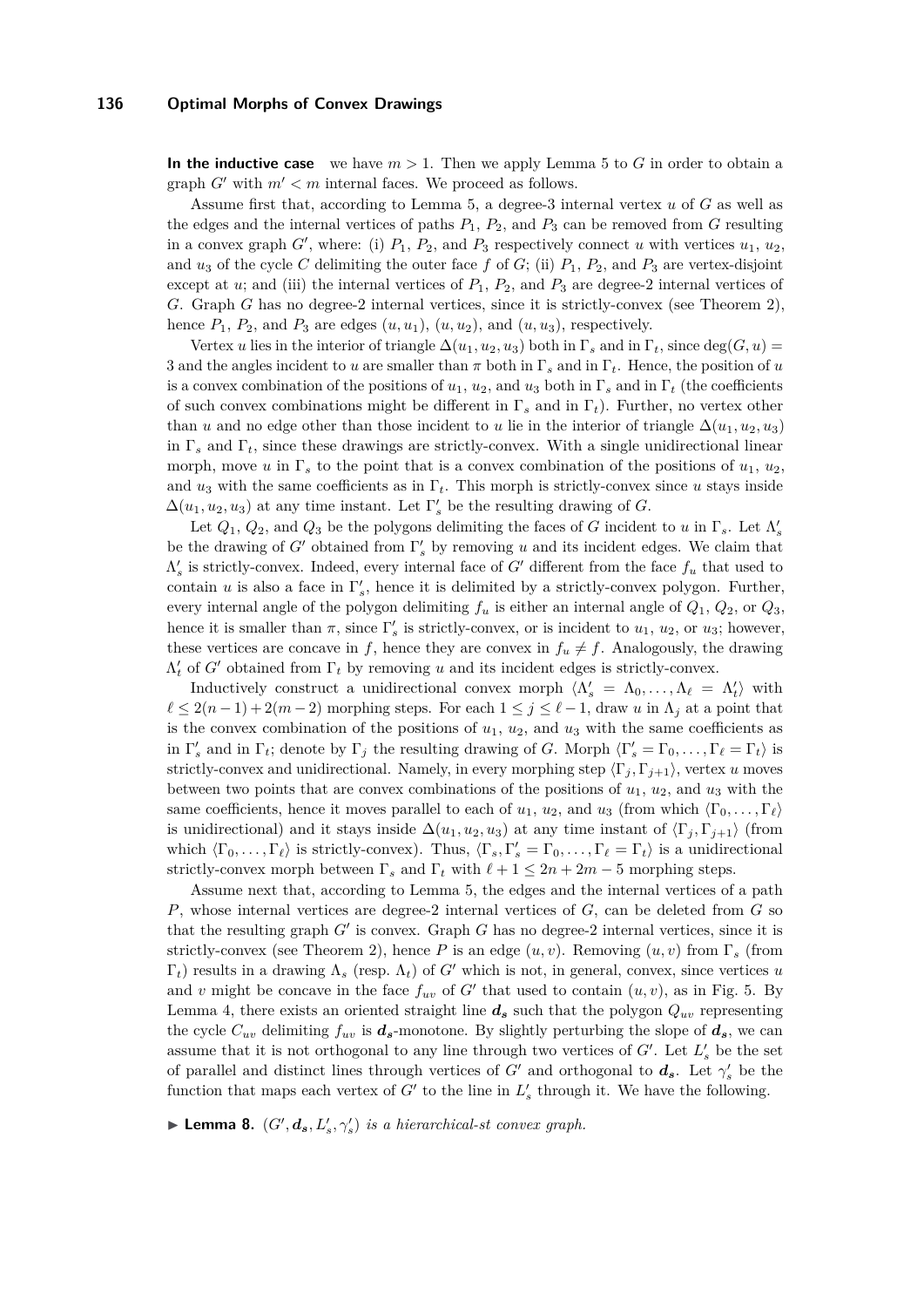<span id="page-11-0"></span>

**Figure 5** Drawings (a)  $\Gamma_s$ , (b)  $\Lambda_s$ , (c)  $\Lambda_s''$ , and (d)  $\Gamma_s'$ .

Analogously, there exists an oriented straight line  $d_t$  that leads to define a hierarchical-st convex graph  $(G', d_t, L'_t, \gamma'_t)$  for which  $\Lambda_t$  is a straight-line level planar drawing.

We now distinguish three cases, based on whether  $deg(G', u)$ ,  $deg(G', v) > 2$  (Case 1),  $deg(G', u) = 2$  and  $deg(G', v) > 2$  (Case 2), or  $deg(G', u) = deg(G', v) = 2$  (Case 3). The case in which  $deg(G', u) > 2$  and  $deg(G', v) = 2$  is symmetric to Case 2.

In Case  $1$  graph  $G'$  is strictly-convex, since it is convex and all its internal vertices have degree greater than two. By Theorem [6,](#page-7-0)  $(G', d_s, L'_s, \gamma'_s)$  and  $(G', d_t, L'_t, \gamma'_t)$  admit strictlyconvex level planar drawings  $\Lambda'_s$  and  $\Lambda'_t$ , respectively. Let  $\Gamma'_s$  ( $\Gamma'_t$ ) be the strictly-convex level planar drawing of  $(G, d_s, L'_s, \gamma'_s)$  (resp. of  $(G, d_t, L'_t, \gamma'_t)$ ) obtained by inserting edge  $(u, v)$  as a straight-line segment in  $\Lambda'_s$  (resp.  $\Lambda'_t$ ). Drawings  $\Gamma_s$  and  $\Gamma'_s$  ( $\Gamma_t$  and  $\Gamma'_t$ ) are left-to-right equivalent. This is argued as follows. First, since *G* is a plane graph, its outer face is delimited by the same cycle *C* in both  $\Gamma_s$  and  $\Gamma'_s$ ; further, the clockwise order of the vertices along *C* is the same in  $\Gamma_s$  and in  $\Gamma'_s$  (recall that Theorem [6](#page-7-0) allows us to arbitrarily prescribe the strictly-convex polygon representing *C*). Consider any two vertices or edges *x* and *y* both intersecting a line  $\ell$  in  $L'_{s}$ ; assume this line to be oriented in any way. Suppose, for a contradiction, that *x* precedes *y* on  $\ell$  in  $\Gamma_s$  and follows *y* on  $\ell$  in  $\Gamma'_s$ . Since  $\Gamma_s$  and  $\Gamma'_s$ are strictly-convex, there exists a  $d_s$ -monotone path  $P_x$  ( $P_y$ ) containing x (resp. y) and connecting two vertices of *C*. Then  $P_x$  and  $P_y$  properly cross, contradicting the planarity of  $\Gamma_s$  or of  $\Gamma'_s$ , or they share a vertex which has a different clockwise order of its incident edges in the two drawings, contradicting the fact that  $\Gamma_s$  and  $\Gamma'_s$  are drawings of the same plane graph. By Lemma [7,](#page-9-1) linear morphs  $\langle \Gamma_s, \Gamma'_s \rangle$  and  $\langle \Gamma_t, \Gamma'_t \rangle$  are strictly-convex and unidirectional.

Inductively construct a unidirectional strictly-convex morph  $\langle \Lambda'_s = \Lambda_0, \Lambda_1, \ldots, \Lambda_\ell = \Lambda'_t \rangle$ with  $\ell \leq 2n + 2(m - 1)$  morphing steps between  $\Lambda'_s$  and  $\Lambda'_t$ . For each  $0 \leq j \leq \ell$ , draw edge  $(u, v)$  in  $\Lambda_j$  as a straight-line segment  $\overline{uv}$ ; let  $\Gamma_j$  be the resulting drawing of *G*. We have that morph  $\langle \Gamma'_s = \Gamma_0, \Gamma_1, \ldots, \Gamma_\ell = \Gamma'_t \rangle$  is strictly-convex and unidirectional given that  $\langle\Lambda_0,\Lambda_1,\ldots,\Lambda_\ell\rangle$  is strictly-convex and unidirectional and given that, at any time instant of  $\langle \Lambda_0, \Lambda_1, \ldots, \Lambda_\ell \rangle$ , segment  $\overline{uv}$  splits the strictly-convex polygon delimiting  $f_{uv}$  into two strictlyconvex polygons. Thus,  $\langle \Gamma_s, \Gamma'_s = \Gamma_0, \Gamma_1, \ldots, \Gamma_\ell = \Gamma'_t, \Gamma_t \rangle$  is a unidirectional strictly-convex morph between  $\Gamma_s$  and  $\Gamma_t$  with  $\ell + 2 \leq 2n + 2m$  morphing steps.

**In Case 2** let *G*<sup> $\prime\prime$ </sup> be the graph obtained from *G*<sup> $\prime$ </sup> by replacing path  $(x, u, y)$  with edge  $(x, y)$ , where x and y are the only neighbors of u in  $G'$ . Graph  $G''$  is strictly-convex, since  $G'$  is convex and is a subdivision of  $G''$ , and since all the internal vertices of  $G''$  have degree greater than two. Moreover, since  $(G', d_s, L'_s, \gamma'_s)$  and  $(G', d_t, L'_t, \gamma'_t)$  are hierarchical-st convex graphs, it follows that  $(G'', d_s, L_s'', \gamma_s'')$  and  $(G'', d_t, L_t'', \gamma_t'')$  are hierarchical-st strictly-convex graphs, where  $L''_s = L'_s \setminus {\gamma'_s(u)}$ ,  $L''_t = L'_t \setminus {\gamma'_t(u)}$ ,  $\gamma''_s(z) = \gamma'_s(z)$  for each vertex z in  $G''$ , and  $\gamma''_t(z) = \gamma'_t(z)$  for each vertex z in G''. By Theorem [6,](#page-7-0)  $(G'', d_s, L''_s, \gamma''_s)$  and  $(G'', d_t, L''_t, \gamma''_t)$ admit strictly-convex level planar drawings  $\Lambda''_s$  and  $\Lambda''_t$ , respectively.

We modify  $\Lambda''_s$  into a drawing  $\Gamma'_s$  of  $(G, d_s, L'_s, \gamma'_s)$ , as in Fig. [5.](#page-11-0) Assume w.l.o.g. that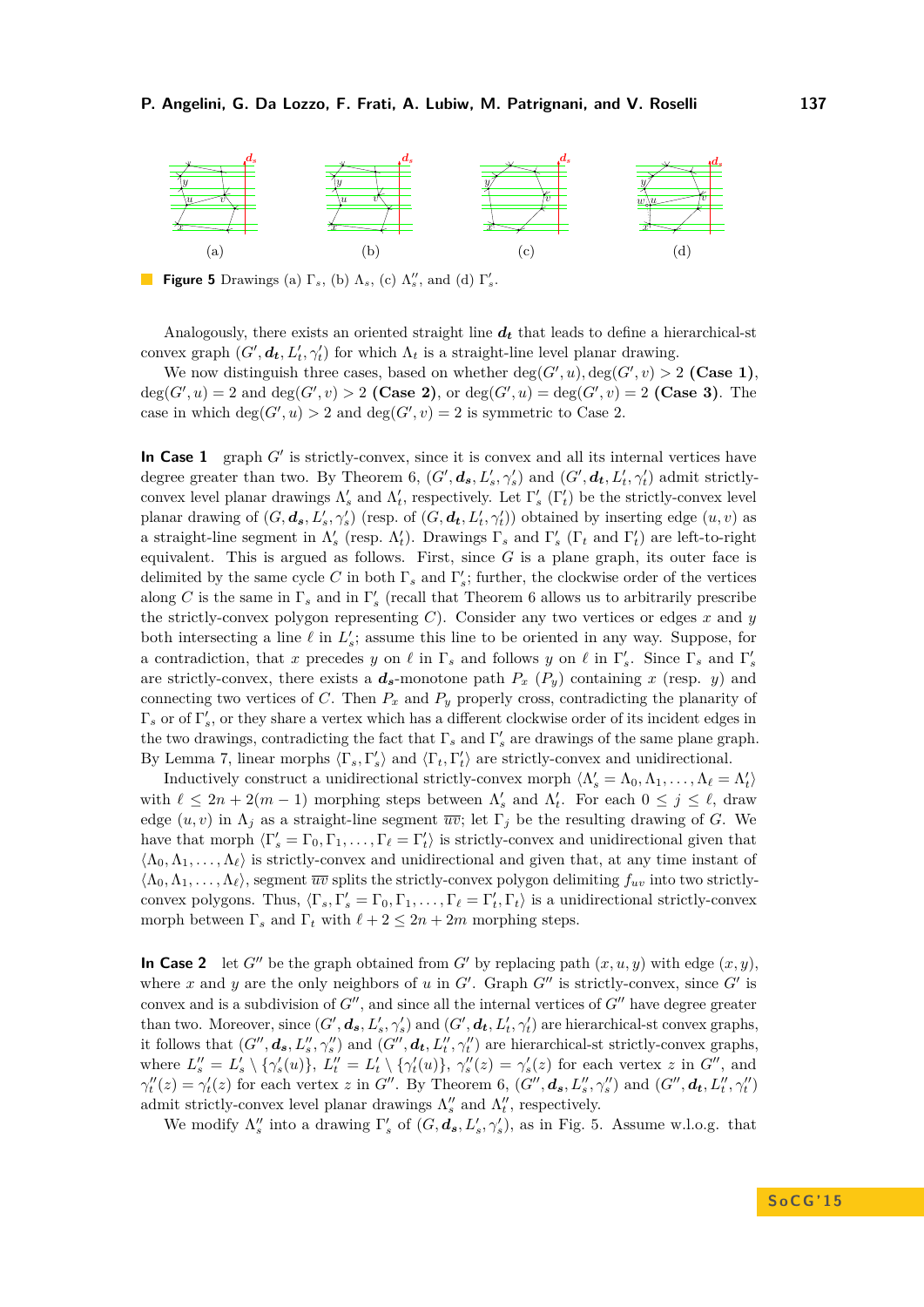$\gamma'_s(x) < \gamma'_s(y) < \gamma'_s(y)$ . Let *w* be the intersection point of  $\gamma'_s(y)$  and  $\overline{xy}$  in  $\Lambda''_s$  (where line  $\gamma'_s(u)$  is the same as in  $\Lambda_s$ ). Let  $C''_{uv}$  be the facial cycle of *G*<sup> $\prime\prime$ </sup> such that the facial cycle  $C_{uv}$ of *G*' is a subdivision of  $C''_{uv}$ . Insert *u* in the interior of  $C''_{uv}$ , on  $\gamma'_s(u)$ , at distance  $\epsilon > 0$ from *w*. Remove edge  $(x, y)$  from  $\Lambda_s''$  and insert edges  $(u, v)$ ,  $(u, x)$ , and  $(u, y)$  as straight-line segments. Denote by  $\Gamma'_s$  the resulting drawing. We have the following.

**Claim 4.**  $\Gamma'_s$  is a strictly-convex level planar drawing of  $(G, d_s, L'_s, \gamma'_s)$ , provided that  $\epsilon > 0$ *is sufficiently small.*

A strictly-convex level planar drawing  $\Gamma'$  of  $(G, d_t, L'_t, \gamma'_t)$  can be constructed analogously from  $\Lambda''_t$ . Drawings  $\Gamma_s$  and  $\Gamma'_s$  ( $\Gamma_t$  and  $\Gamma'_t$ ) are left-to-right equivalent, which can be proved as in Case 1. By Lemma [7,](#page-9-1) morphs  $\langle \Gamma_s, \Gamma'_s \rangle$  and  $\langle \Gamma_t, \Gamma'_t \rangle$  are strictly-convex and unidirectional.

Inductively construct a unidirectional strictly-convex morph  $\langle \Lambda''_s = \Lambda_0, \Lambda_1, \ldots, \Lambda_\ell = \Lambda''_t \rangle$ with  $\ell \leq 2(n-1) + 2(m-1)$  morphing steps between  $\Lambda''_s$  and  $\Lambda''_t$ . Let  $0 < \xi < 1$  be sufficiently small so that the following holds true: For every  $0 \leq j \leq \ell$ , insert *u* in  $\Lambda_j$  at a point which is a convex combination of the positions of *x*, *y*, and *v* with coefficients  $(\frac{1-\xi}{2}, \frac{1-\xi}{2}, \xi)$ , remove edge  $(x, y)$ , and insert edges  $(u, x)$ ,  $(u, y)$ , and  $(u, v)$  as straight-line segments; then the resulting drawing  $\Gamma_j$  of *G* is strictly-convex. Such a  $\xi > 0$  exists. Namely, placing *v* as a convex combination of the positions of  $x$ ,  $y$ , and  $v$  results in angles incident to  $u$  and  $v$  that are all convex. Moreover, as  $\xi \to 0$ , the point at which *u* is placed approaches segment  $\overline{xy}$ , hence the size of any angle incident to *x* or *y* approaches the size of an angle incident to *x* or *y* in  $\Lambda_j$ , and the latter is strictly less than  $\pi$  radians.

With a single unidirectional strictly-convex linear morph, move  $u$  in  $\Gamma'_{s}$  to the point that is a convex combination of the positions of *x*, *y*, and *v* with coefficients  $(\frac{1-\xi}{2}, \frac{1-\xi}{2}, \xi)$ ; denote by  $\Gamma''_s$  the drawing of *G* obtained from this morph. Analogously, let  $\langle \Gamma'_t, \Gamma''_t \rangle$  be a unidirectional strictly-convex linear morph, where the point at which *u* is placed in  $\Gamma''_t$  is a convex combination of the positions of *x*, *y*, and *v* with coefficients  $(\frac{1-\xi}{2}, \frac{1-\xi}{2}, \xi)$ .

For each  $0 \leq j \leq \ell - 1$ ,  $\Gamma_j$  and  $\Gamma_{j+1}$  are left-to-right equivalent strictly-convex level planar drawings of the hierarchical-st strictly-convex graph  $(G, d_j, L_j, \gamma_j)$ , where  $d_j$  is an oriented straight line orthogonal to the direction of morph  $\langle \Lambda_j, \Lambda_{j+1} \rangle$ ,  $L_j$  is the set of lines through vertices of *G* orthogonal to  $d_j$ , and  $\gamma_j$  maps each vertex of *G* to the line in  $L_j$  through it. In particular,  $\Gamma_j$  and  $\Gamma_{j+1}$  are strictly-convex drawings of *G* since  $\Lambda_j$ and  $\Lambda_{j+1}$  are strictly-convex drawings of *G*<sup>*n*</sup> and by the choice of  $\xi$ ; further, every face of *G* is an st-face in  $\Gamma_j$  and  $\Gamma_{j+1}$  by Lemmata [3](#page-3-2) and [4;](#page-3-1) moreover, *u* moves parallel to the other vertices since  $\langle \Lambda_j, \Lambda_{j+1} \rangle$  is unidirectional and since the points at which *u* is placed in  $\Gamma_i$  and  $\Gamma_{i+1}$  are convex combinations of the positions of x, y, and v with the same coefficients. By Lemma [7,](#page-9-1)  $\langle \Gamma_i, \Gamma_{i+1} \rangle$  is strictly-convex and unidirectional. Hence,  $\langle \Gamma_s, \Gamma'_s, \Gamma''_s, = \Gamma_0, \Gamma_1, \ldots, \Gamma_\ell = \Gamma''_t, \Gamma'_t, \Gamma_t \rangle$  is a unidirectional strictly-convex morph between Γ<sub>*s*</sub> and Γ<sub>*t*</sub> with  $ℓ + 4 ≤ 2n + 2m$  morphing steps.

**Case 3** is very similar to Case 2, hence we only sketch the algorithm here. Let  $G''$  be the graph obtained from *G'* by replacing paths  $(x_u, u, y_u)$  and  $(x_v, v, y_v)$  with edges  $(x_u, y_u)$ and  $(x_v, y_v)$ , respectively, where  $x_u$  and  $y_u$  ( $x_v$  and  $y_v$ ) are the only neighbors of *u* (resp. *v*) in  $G'$ ;  $(G'', d_s, L_s'', \gamma_s'')$  and  $(G'', d_t, L_t'', \gamma_t'')$  are hierarchical-st strictly-convex graphs, where  $L''_s = L'_s \setminus {\gamma'_s(u), \gamma'_s(v)}, L''_t = L'_t \setminus {\gamma'_t(u), \gamma'_t(v)}, \gamma''_s(z) = \gamma'_s(z)$  for each vertex z in  $G''$ , and  $\gamma''_t(z) = \gamma'_t(z)$  for each vertex z in G''. By Theorem [6,](#page-7-0)  $(G'', d_s, L''_s, \gamma''_s)$  and  $(G'', d_t, L''_t, \gamma''_t)$ admit strictly-convex level planar drawings  $\Lambda''_s$  and  $\Lambda''_t$ , respectively. We modify  $\Lambda''_s$  into a strictly-convex level planar drawing  $\Gamma'_s$  of  $(G, d_s, L'_s, \gamma'_s)$  by inserting *u* (*v*) on  $\gamma'_s(u)$  (resp. *γ*<sup>'</sup><sub>s</sub>(*v*)) at distance *ε* > 0 from the intersection point of  $γ'_{s}(u)$  with segment  $\overline{x_{u}y_{u}}$  (of  $γ'_{s}(v)$ )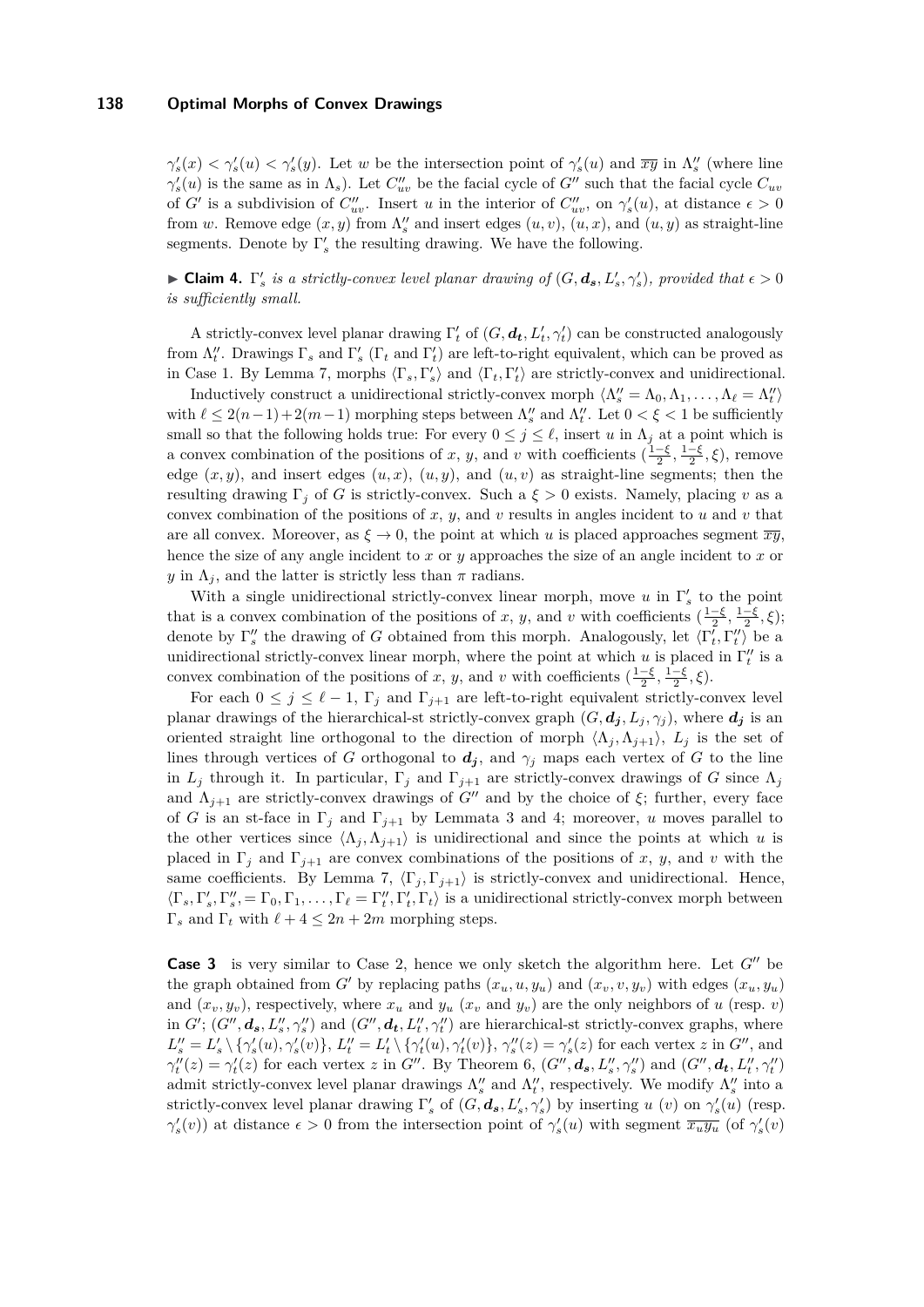with segment  $\overline{x_v y_v}$  in the interior of the facial cycle of *G*<sup>0</sup> such that the facial cycle  $C_{uv}$  of  $G'$  is a subdivision of  $C''_{uv}$ . Analogously, we modify  $\Lambda''_t$  into a strictly-convex level planar drawing  $\Gamma'_{t}$  of  $(G, d_{t}, L'_{t}, \gamma'_{t})$ . Drawings  $\Gamma_{s}$  and  $\Gamma'_{s}$  ( $\Gamma_{t}$  and  $\Gamma'_{t}$ ) are left-to-right equivalent.

Inductively construct a unidirectional strictly-convex morph  $\langle \Lambda''_s = \Lambda_0, \ldots, \Lambda_\ell = \Lambda''_t \rangle$ with  $\ell \leq 2(n-2) + 2(m-1)$  morphing steps. Let  $\xi > 0$  be sufficiently small so that for every  $0 \leq j \leq \ell$ , inserting *u* (*v*) in  $\Lambda_j$  at a convex combination of the positions of  $x_u, y_u, x_v$ , and  $y_v$  with coefficients  $\left(\frac{1-\xi}{2}, \frac{1-\xi}{2}, \frac{\xi}{2}, \frac{\xi}{2}\right)$  (resp.  $\left(\frac{\xi}{2}, \frac{\xi}{2}, \frac{1-\xi}{2}, \frac{1-\xi}{2}\right)$ ), removing edges  $(x_u, y_u)$  and  $(x_v, y_v)$ , and inserting edges  $(x_u, u)$ ,  $(y_u, u)$ ,  $(x_v, v)$ ,  $(y_v, v)$ , and  $(u, v)$  results in a strictly-convex drawing Γ*<sup>j</sup>* of *G*. With a unidirectional strictly-convex linear morph  $\langle \Gamma'_s, \Gamma''_s \rangle$ , move *u* in  $\Gamma'_s$  to the point that is a convex combination of the positions of  $x_u, y_u$ ,  $x_v$ , and  $y_v$  with coefficients  $(\frac{1-\xi}{2}, \frac{1-\xi}{2}, \frac{\xi}{2}, \frac{\xi}{2})$ . With a unidirectional strictly-convex linear morph  $\langle \Gamma''_s, \Gamma'''_s \rangle$ , move *v* in  $\Gamma''_s$  to the point that is a convex combination of the positions of  $x_u, y_u, x_v$ , and  $y_v$  with coefficients  $(\frac{\xi}{2}, \frac{\xi}{2}, \frac{1-\xi}{2}, \frac{1-\xi}{2})$ . Define morph  $\langle \Gamma'_t, \Gamma''_t, \Gamma'''_t \rangle$  analogously. For each  $0 \leq j \leq \ell - 1$ ,  $\Gamma_j$  and  $\Gamma_{j+1}$  are left-to-right equivalent strictly-convex level planar drawings of the hierarchical-st strictly-convex graph  $(G, d_j, L_j, \gamma_j)$ , where  $d_j$  is an oriented line orthogonal to the direction of morph  $\langle \Lambda_j, \Lambda_{j+1} \rangle$ ,  $L_j$  is the set of lines through vertices of *G* and orthogonal to  $d_j$ , and  $\gamma_j$  maps each vertex of *G* to the line in  $L_j$  through it. By Lemma [7,](#page-9-1)  $\langle \Gamma_s, \Gamma'_s, \Gamma''_s, \Gamma'''_s = \Gamma_0, \ldots, \Gamma_\ell = \Gamma'''_t, \Gamma''_t, \Gamma'_t, \Gamma_t$  is a unidirectional strictly-convex morph between  $\Gamma_s$  and  $\Gamma_t$  with  $\ell + 6 \leq 2n + 2m$  morphing steps. We get the following.

<span id="page-13-0"></span>▶ **Theorem 9.** *There exists an algorithm to construct a strictly-convex unidirectional morph with O*(*n*) *morphing steps between any two strictly-convex drawings of the same n-vertex plane graph.*

A simple enhancement of the above described algorithm allows us to extend our results to (non-strictly) convex drawings of convex graphs. We have the following.

## ► **Theorem 10.** *There exists an algorithm to construct a convex unidirectional morph with O*(*n*) *morphing steps between any two convex drawings of the same n-vertex plane graph.*

**Proof sketch.** First, with *O*(*n*) unidirectional convex morphing steps we morph Γ*<sup>s</sup>* (Γ*t*) into a convex drawing  $\Gamma'_{s}$  (resp.  $\Gamma'_{t}$ ) such that the polygon delimiting the outer face of *G* is strictly-convex. This is done by moving, during each morphing step, all the internal vertices of a maximal path incident to the outer face whose internal vertices have degree two.

Second, we consider each maximal path  $P = (u_1, \ldots, u_k)$  such that  $u_2, \ldots, u_{k-1}$  are degree-2 internal vertices of *G*; with a single linear morph in the direction of  $\overline{u_1u_k}$ , we move each of  $u_2, \ldots, u_{k-1}$  in  $\Gamma'_s$  to the point which is a convex combination of the positions of *u*<sub>1</sub> and *u*<sub>*k*</sub> with the same coefficients as in  $\Gamma'$ <sub>*t*</sub>. Over all such paths *P* this amounts to  $O(n)$ unidirectional convex morphing steps; denote by  $\Gamma''_s$  the resulting drawing of *G*.

Third, we replace each maximal path  $P = (u_1, \ldots, u_k)$  such that  $u_2, \ldots, u_{k-1}$  are degree-2 internal vertices of *G* with an edge  $(u_1, u_k)$  in *G*,  $\Gamma''_s$ , and  $\Gamma'_t$ ; we obtain a strictly-convex graph  $G'$ , and two strictly-convex drawings  $\Lambda''_s$  and  $\Lambda'_t$  of  $G'$ . We compute a strictly-convex unidirectional morph  $\langle \Lambda''_s = \Lambda_0, \ldots, \Lambda_\ell = \Lambda'_t \rangle$  with  $\ell \in O(n)$  morphing steps as in Theorem [9.](#page-13-0) For each  $0 \leq j \leq \ell$ , we reinsert the internal vertices of each path  $P = (u_1, \ldots, u_k)$  in  $\Lambda_j$  at the points that are the convex combinations of the positions of  $u_1$  and  $u_k$  in  $\Lambda_j$  with the same coefficients as in  $\Gamma''_s$  and in  $\Gamma'_t$ . Each morphing step  $\langle \Gamma_j, \Gamma_{j+1} \rangle$  is convex and unidirectional, since  $u_i$  moves between two points that are convex combinations of the positions of  $u_1$  and  $u_k$  with the same coefficients. Hence,  $\langle \Gamma_s, \ldots, \Gamma'_s, \ldots, \Gamma'_s = \Gamma_0, \Gamma_1, \ldots, \Gamma_\ell = \Gamma'_t, \ldots, \Gamma_t \rangle$  is a unidirectional convex morph between  $\Gamma_s$  and  $\Gamma_t$  with  $O(n)$  morphing steps.